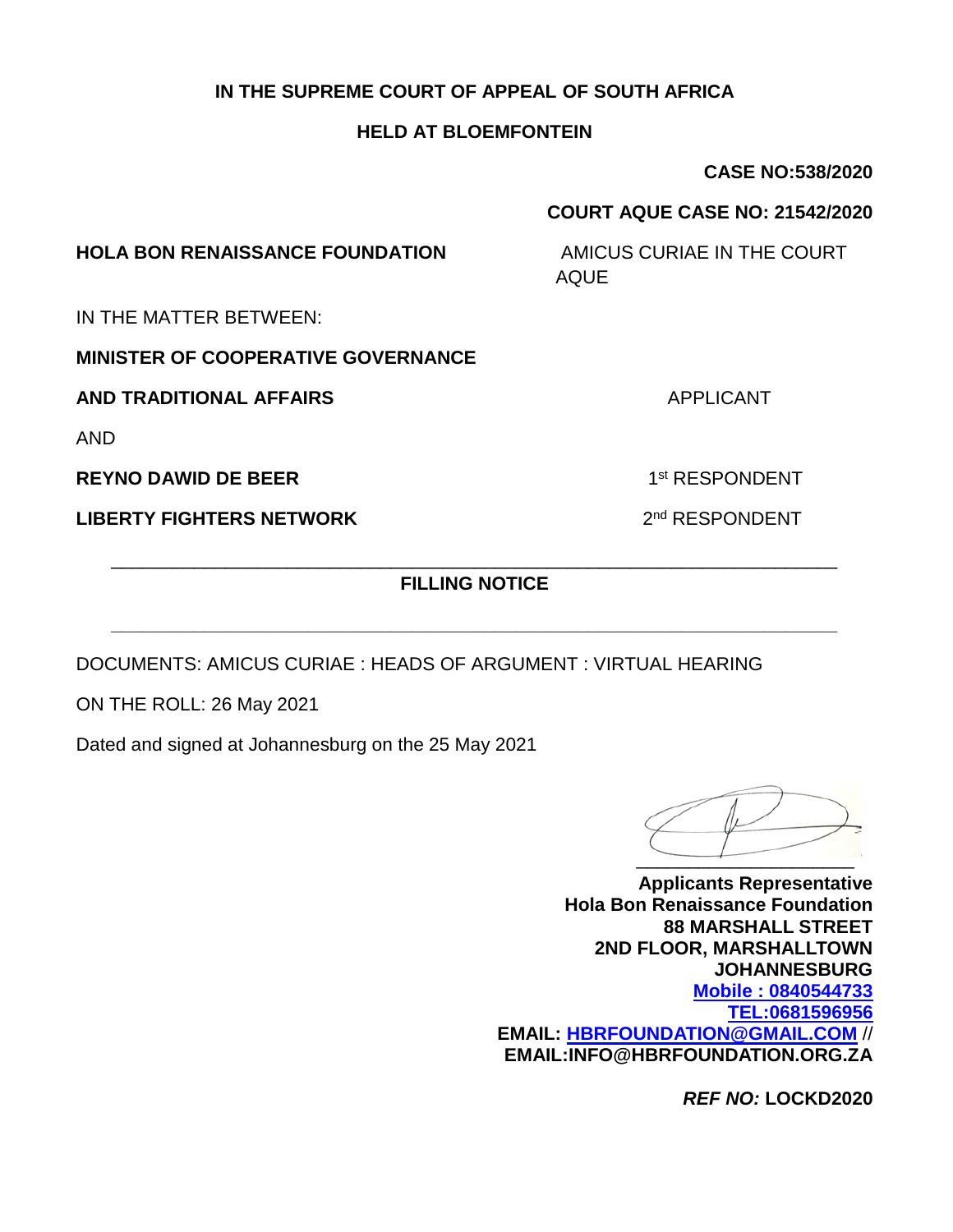TO: THE REGISTRAR OF THE ABOVE MENTIONED HONOURABLE COURT, BLOEMFONTEIN The Registrar of the Supreme Court of Appeal Bloemfontein c/o Elizabeth & President Brand Street **Bloemfontein** Tel: (051) 412 7400 Fax: (051) 412 7449 Ref: 536/2020 Ref: Mr Myburgh 21542/2020 DAVIS JJ (Court a quo)

And to: The State Attorney Bloemfontein For: Minister of Cooperative Governance 49 Charlotte Maxeke St Bloemfontein Central Bloemfontein, 9301 Tel: 051 400 4300 Ref: 239/202000538 P1 D Email: SZulu@justice.gov.za

And to: Reyno De Beer 1st and 2nd Respondent Plot 473 Dewar Street **Derdepoort** Pretoria, 2876 Email: reyno@libertyfighters.co.za Email: debeerreyno@gmail.com

And To: Norton Rose Fulbright South Africa Inc Attorneys for Applicant 9th Floor, 117 on Strand, 117 Stand Street Cape Town 8001, South Africa Tel +27 21 405 1323 | Mob +27 81 700 3741 | Fax +27 21 405 5514 Our ref: Nicki van't Riet/PBO2388 Email: Nicki.vantriet@nortonrosefulbright.com C/O Lovius Block Attorneys 31 1st Avenue, Westdene Bloemfontein 9301 Tel: 051 430 3874 Ref: Email: pdy@lvba.co.za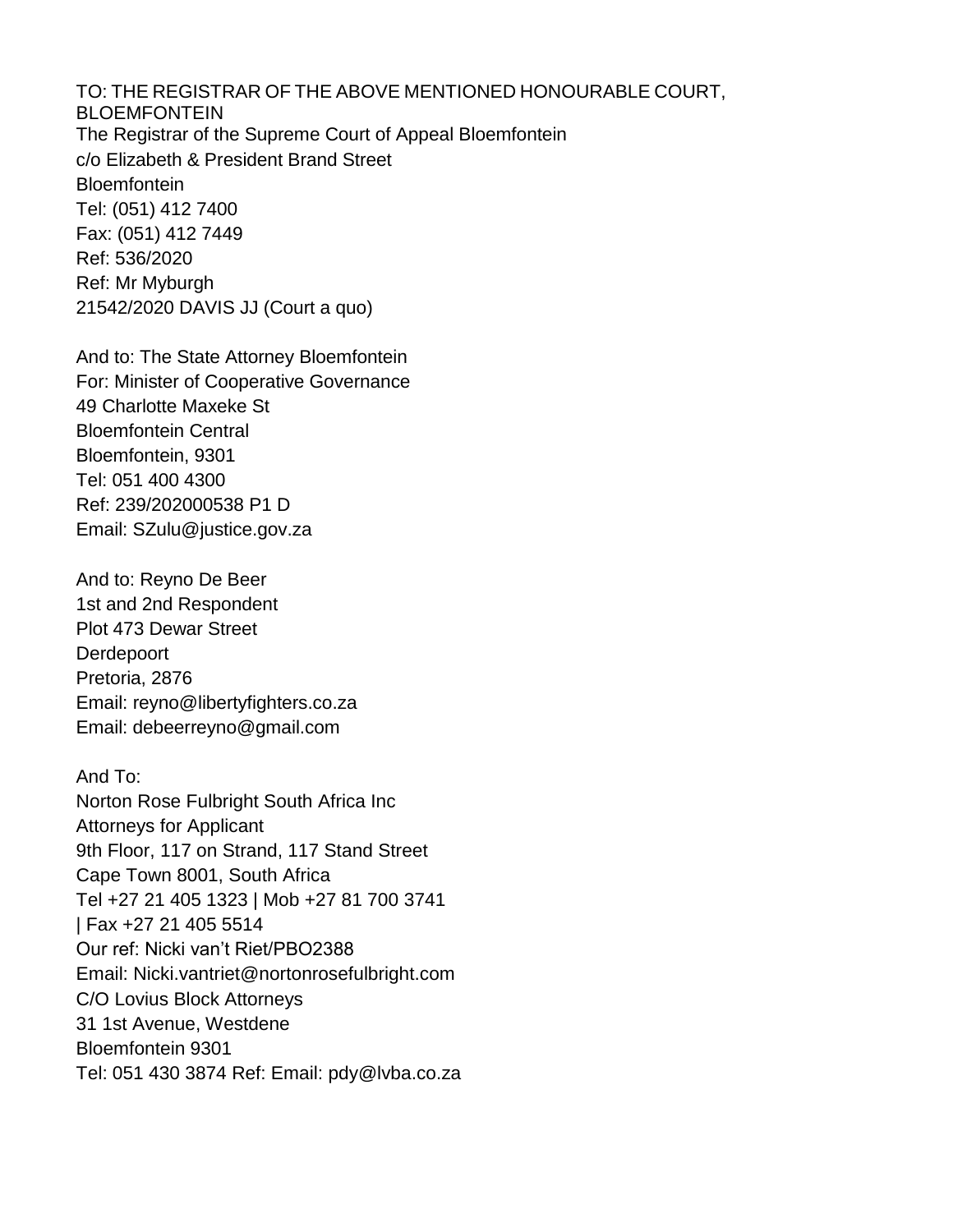

#### **IN THE SUPREME COURT OF APPEAL OF SOUTH AFRICA**

#### **HELD AT BLOEMFONTEIN**

#### **CASE NO:538/2020**

#### **COURT AQUE CASE NO: 21542/2020**

**HOLA BON RENAISSANCE FOUNDATION** AMICUS CURIAE IN THE COURT

AQUE

IN THE MATTER BETWEEN:

**MINISTER OF COOPERATIVE GOVERNANCE** 

**AND TRADITIONAL AFFAIRS** APPLICANT

AND

**REYNO DAWID DE BEER** 

**LIBERTY FIGHTERS NETWORK** 

**AMICUS CURIAE's HEADS OF ARGUMENT**

**\_\_\_\_\_\_\_\_\_\_\_\_\_\_\_\_\_\_\_\_\_\_\_\_\_\_\_\_\_\_\_\_\_\_\_\_\_\_\_\_\_\_\_\_\_\_\_\_\_\_\_\_\_\_\_\_\_\_\_\_\_\_\_\_\_\_\_\_\_\_\_**

1<sup>st</sup> RESPONDENT

2<sup>nd</sup> RESPONDENT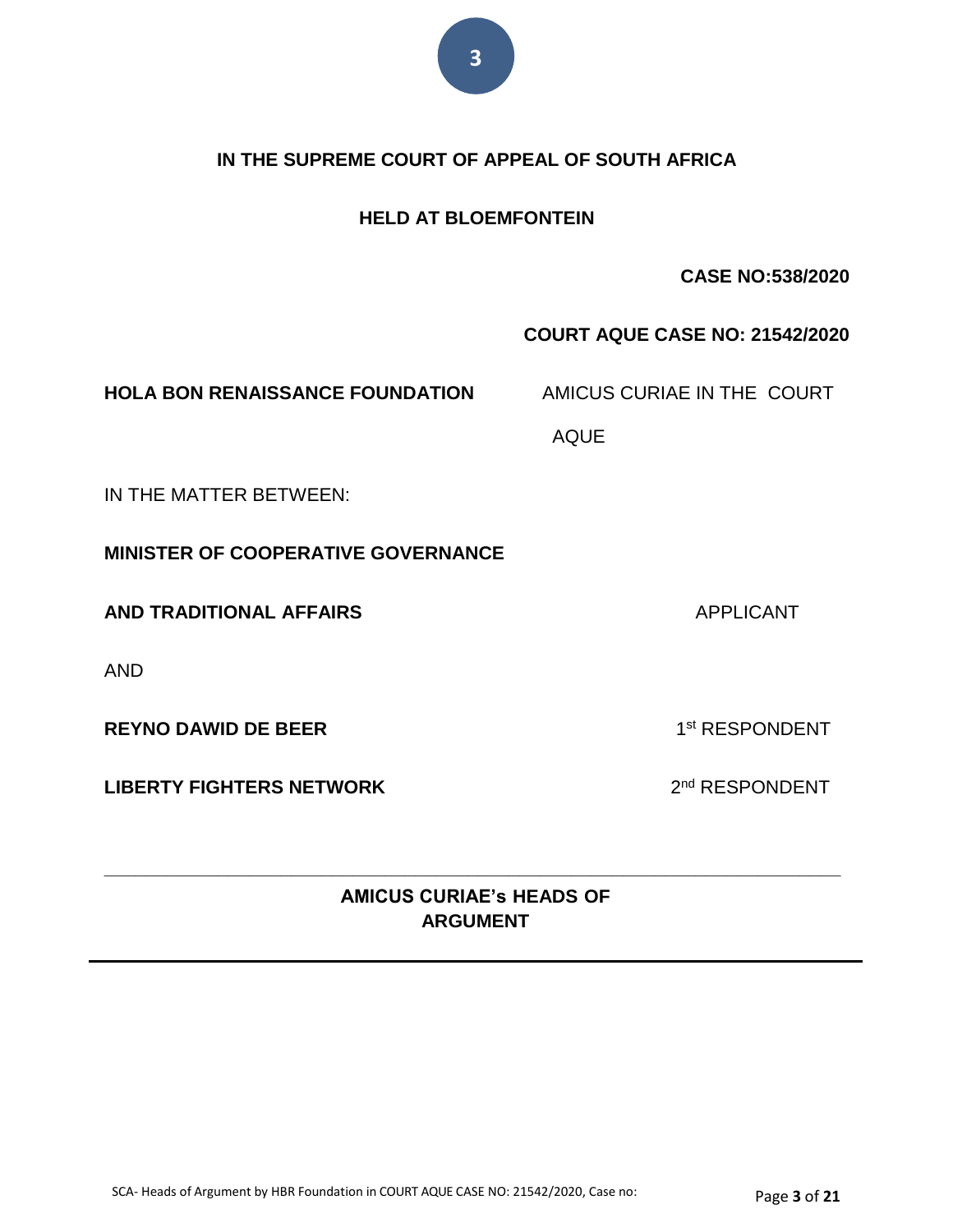**4**

|      | <b>TABLE OF CONTENT</b>                                |                 |
|------|--------------------------------------------------------|-----------------|
|      |                                                        |                 |
|      | B) CLASSIFICATION OF THE NATIONAL DISASTER             | 6               |
|      | C) PARLIAMENT VIRTUAL SITTING 18 JUNE2020              | $\overline{7}$  |
|      |                                                        |                 |
| i)   | LESSONS LEARNED BY THE MINISTER OF HEALTH ON COVID9    |                 |
| ii)  | UNEXPLAINED DEATH BY NATIONAL ORGANIZATION OF RARE     |                 |
| iii) | COVID19 VS TB, SARS, HIV/AIDS, INFLUENZA 10            |                 |
| iv)  |                                                        | 11              |
|      | E) DECLARATION OF NATIONAL STATE DISASTER MANAGEMENT11 |                 |
|      |                                                        |                 |
|      | F) THE STATE FAILURE ON COVID 19 SOCIAL RELIEF 12      |                 |
| i)   |                                                        |                 |
| ii)  |                                                        | 12 <sub>2</sub> |
| iii) | SOCIAL RELIEF ON SMALL BUSINESS                        | 12              |
| iv)  | SOCIAL RELIEF ON SPORT, ARTS                           | 12              |
| V)   | SOCIAL RELIEF ON TRANSPORT SECTOR                      | 12              |
| vi)  |                                                        | 12              |
|      |                                                        | 13              |
|      |                                                        | 14              |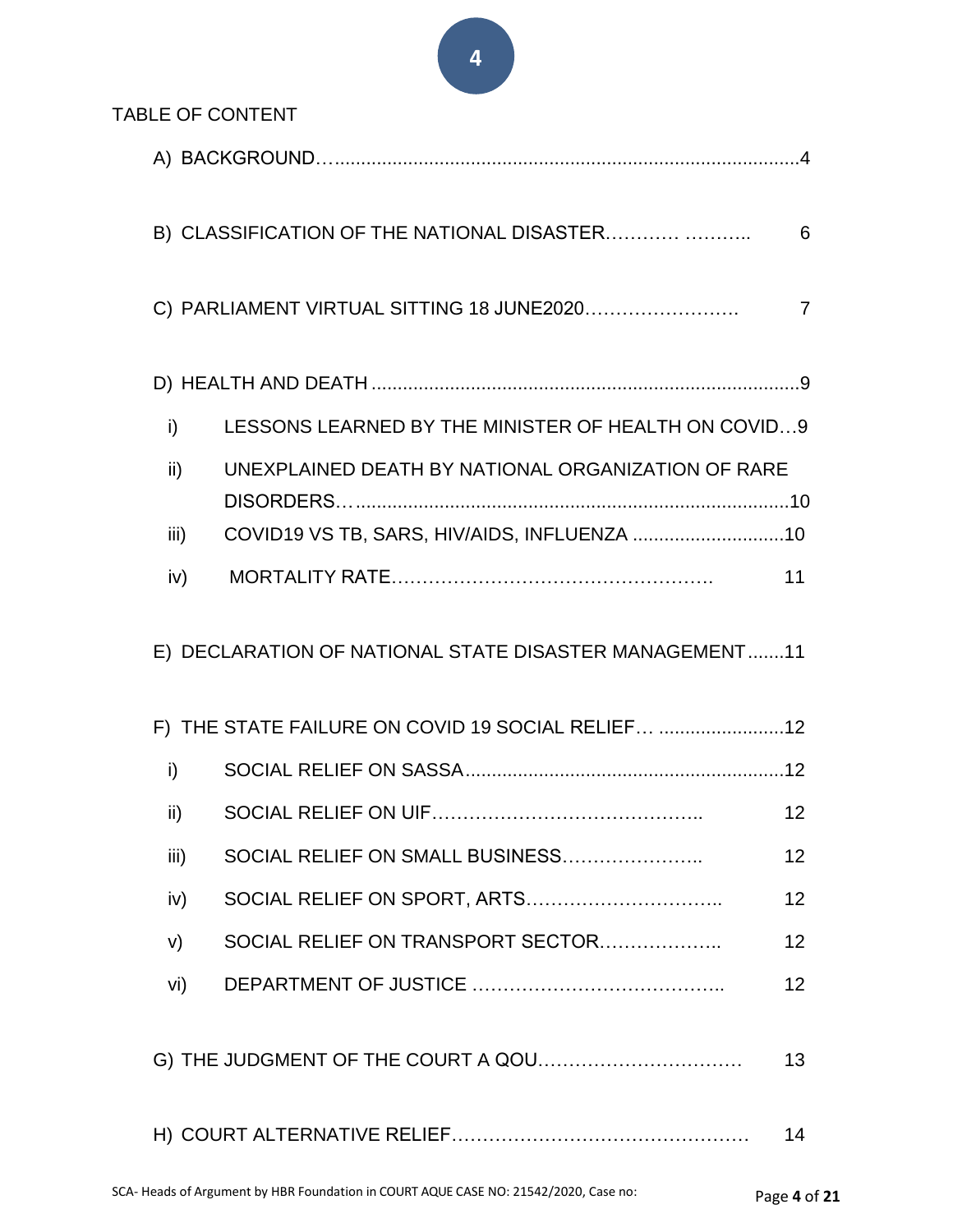## **5**

|                                                       | 15 |
|-------------------------------------------------------|----|
|                                                       | 16 |
| K) COURT HAS NOT STRAYED OVER ITS PLEADINGS           | 16 |
|                                                       |    |
| M) UNCONSTITUTIONAL AND LIMITATION OF                 |    |
|                                                       |    |
| N) UNFAIR AND DISCRIMINATION OF THE SOUTH AFRICANS 18 |    |
|                                                       |    |
|                                                       | 21 |
|                                                       |    |
|                                                       |    |
|                                                       |    |
|                                                       | 24 |
| U) STATE POOR SERVICE DURING LOCKDOWN                 | 24 |
| V) NATIONAL PLANNING COMMISSION                       | 25 |
| W) CONCLUSION                                         | 25 |
| X) THE JUDGEMENT OF THE COURT A QUO  29               |    |
|                                                       | 34 |
| Z) LIST OF SOURCES                                    | 34 |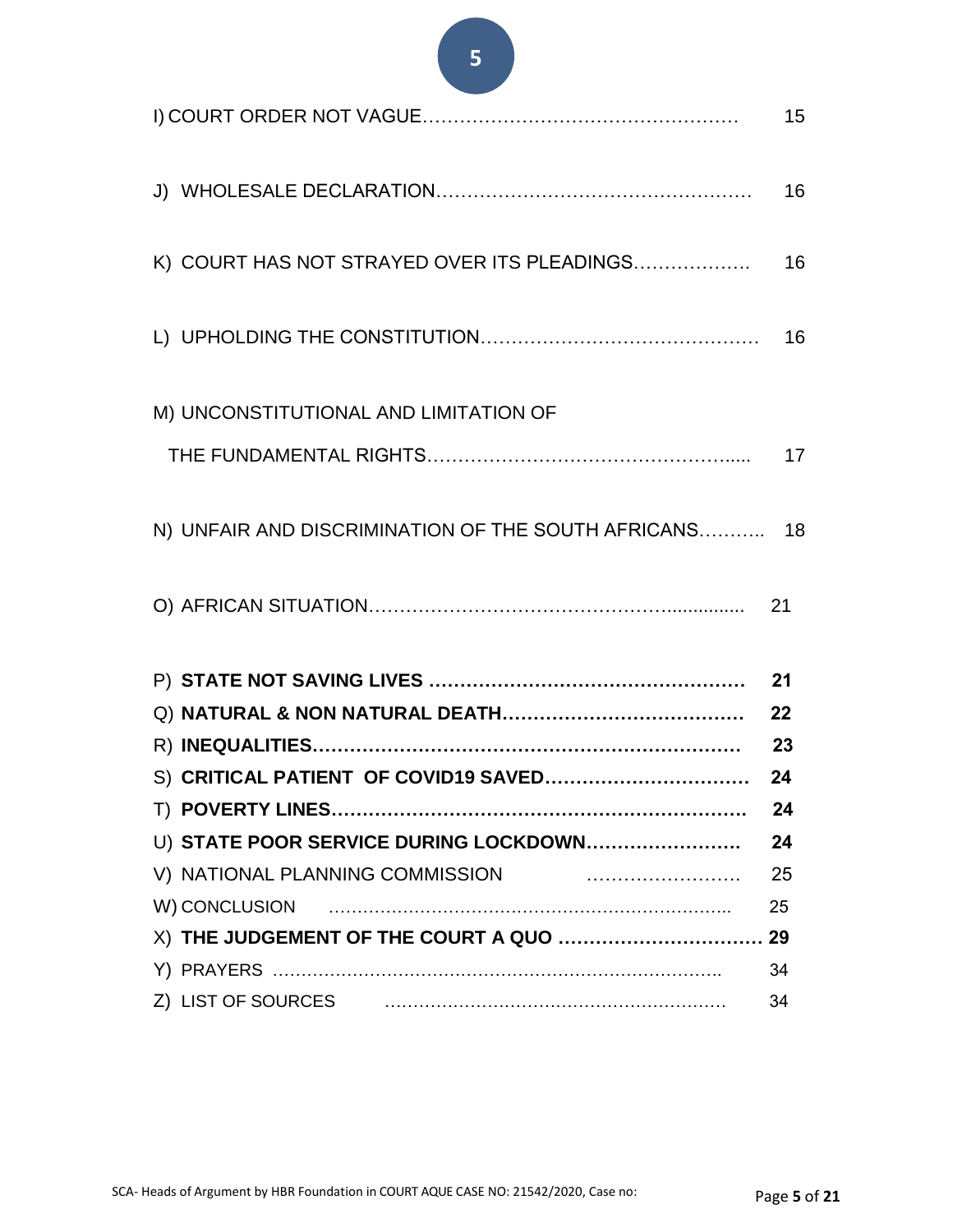#### <span id="page-5-0"></span>**A) BACKGROUND**

- 1. On the 15 March 2020 in the government Gazatte Vol 657 No: 43096, the Headof National Disaster management. Dr Mmaphaka Tau stated that after assessing the potential magnitude and severity of the COVID -19 pandemic in the country, hereby give notice that on 15 March 2020, in terms of section 23(1)(b) of the Disaster Management Act, 2002 (Act No. 57 of 2002) (the Act), classified the COVID -19 pandemic as a n ON the 15 March 2020 the Minister of Cooperative Governance and Traditional Affairs declared a national state of disaster and she state ― Considering the magnitude and severity of the COVID -19 outbreak whichhas been declared a global pandemic by the World Health Organization (WHO) and classified as a national disaster by the Head of the National Disaster Management Centre, and taking into account the need to augment the existing measures undertaken by organs of state to deal with the pandemic in the government Gazatte Vol 657 No: 43096
- 2. On the 17 March 2020 the Minister declares on government Gazatte No: 43107 regulations issued in terms of section 27(2) 0 of the Disaster Management Act, 2002
- 3. On the 19 March 2020, there was a statement of the Inter Ministers Committeeon the Gazetted Regulations on the state of disaster Hon. Dr Nkosazana Dlamini Zuma Minister of Cooperative Governance and Traditional Affairs
- 4. The State declared the national disaster On the 23 March 2020, The President Cyril Ramaphosa: Escalation of measures to combat Coronavirus COVID-19 pandemic and called for a lock down
- 5. Thereafter respondent hereby referred to as the State, The State declared some Social Relief as an intervention on country challenges during lockdown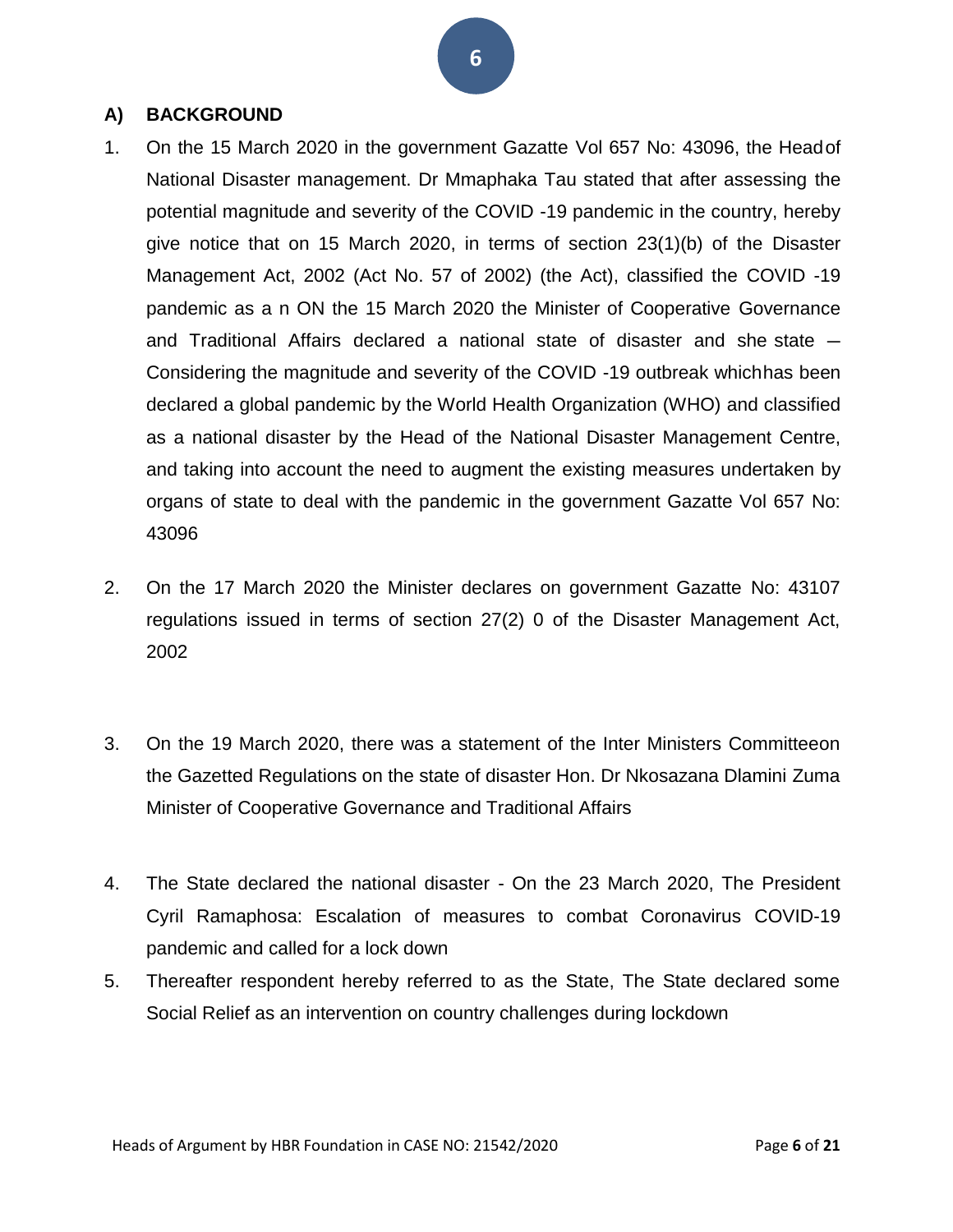# **7**

- 6. On the 26 March 2020 HBR Foundation approach the Constitutional court to interdict
- 7. On the 30 March 2020 the Constitutional Court dismissed the application on grounds that it had no prospect of success
- 8. There after the State proceeded with unconstitutional regulations in a form of disaster management regulation and lock down
- 9. The regulations violated the rights of South Africans, in terms all forms that includes work, education, Jobs, Security, health and movement, religion etc…
- 10. The application was successful in a court a quo, as a result the State lodged an application for Leave to Appeal
- 11. The HBRF acts in the interests of those without resources and means to litigatein their own names, and are people who are typically marginalized and disproportionally affected by unconstitutional lockdown regulation
- 12. In Campus Law Clinic, University of Kwa-Zulu Natal v Standard Bank of South Africa Ltd 2006 (6) 103 (CC), the Constitutional Court held that granting an *amicus*  standing depends on various factors. Included in those factors are:
- a) The nature of the relief sought and extent to which it is of general and prospective application.
- b) The range of persons or groups who may be directly or indirectly affected by any order made by the Court and the opportunity that those persons orgroups have had to present evidence and argument to the Court.
- c) The degree of vulnerability of the people affected, the nature of the right said to be infringed; and
- d) The consequences of the infringement.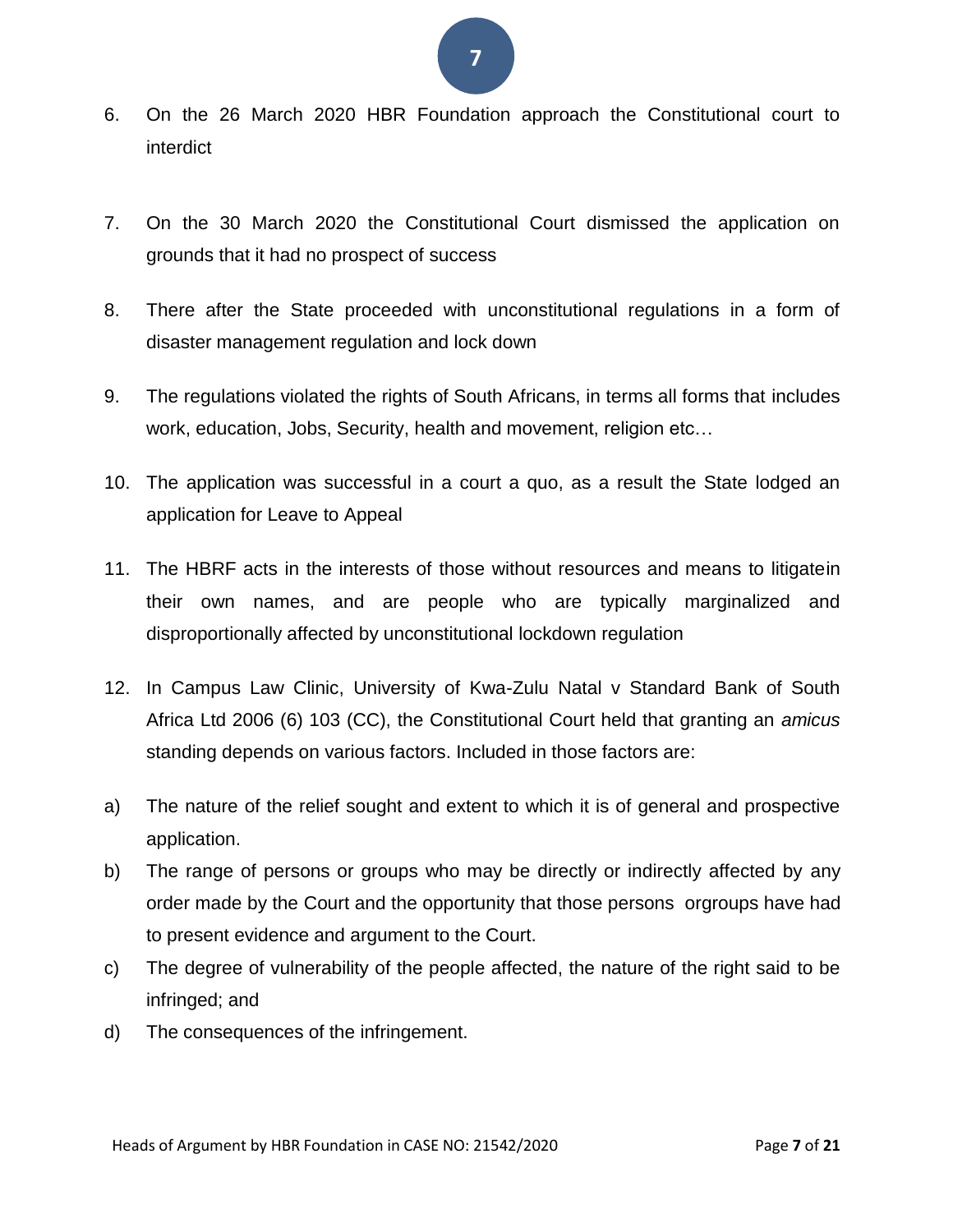- 13. We have perused the judgment of the Court a quo as well as the founding papers we are of the view that the submissions we intend to make advance will focus on pertinent issues that have not been fully canvassed by the parties.
- 14. We are mindful of the duty of amicus curiae not to repeat any submissions made by the parties. We are of the respectful view that our submissions of substance which would be helpful to this Court in dealing with this matter focuses on the on the inception which is classification of Covid 19 on whether or not is a disaster, and our argument clearly indicate it is not a disaster. Then the relief and promises of the state not fulfilled and State that architected a disaster against its own people.

#### <span id="page-7-0"></span>**B) CLASSIFICATION OF THE NATIONAL DISASTER**

- 15. It is apposite to state that, an Epidemic is a disease that affects a large numberof people with in a community. A pandemic is an Epidemic that's spread over multiple countries or Continent. An outbreak is a greater than anticipated increase in the number of endemic cases. It can be also single case in a new area. If it's not quickly controlled; an outbreak can become an epidemic.
- 16. South Africa over past decades has experienced various Endemic, Epidemic and pandemic such as Cholera, Small pox, HIV/Aids, SARS, Listeriosis, SevereAcute Respiratory Syndrome (SARS), Rift Valey fever Turbelance, Epidemic and Malaria.
- 17. On the above the State has not differentiate between Covid19 and all the above and why it is perceived Covid 19 as a National disaster
- 18. The State has not provided a rational of any disease or virus including what constitute a disaster, a national disaster and how it categories such disaster in a form of an event and a form of a virus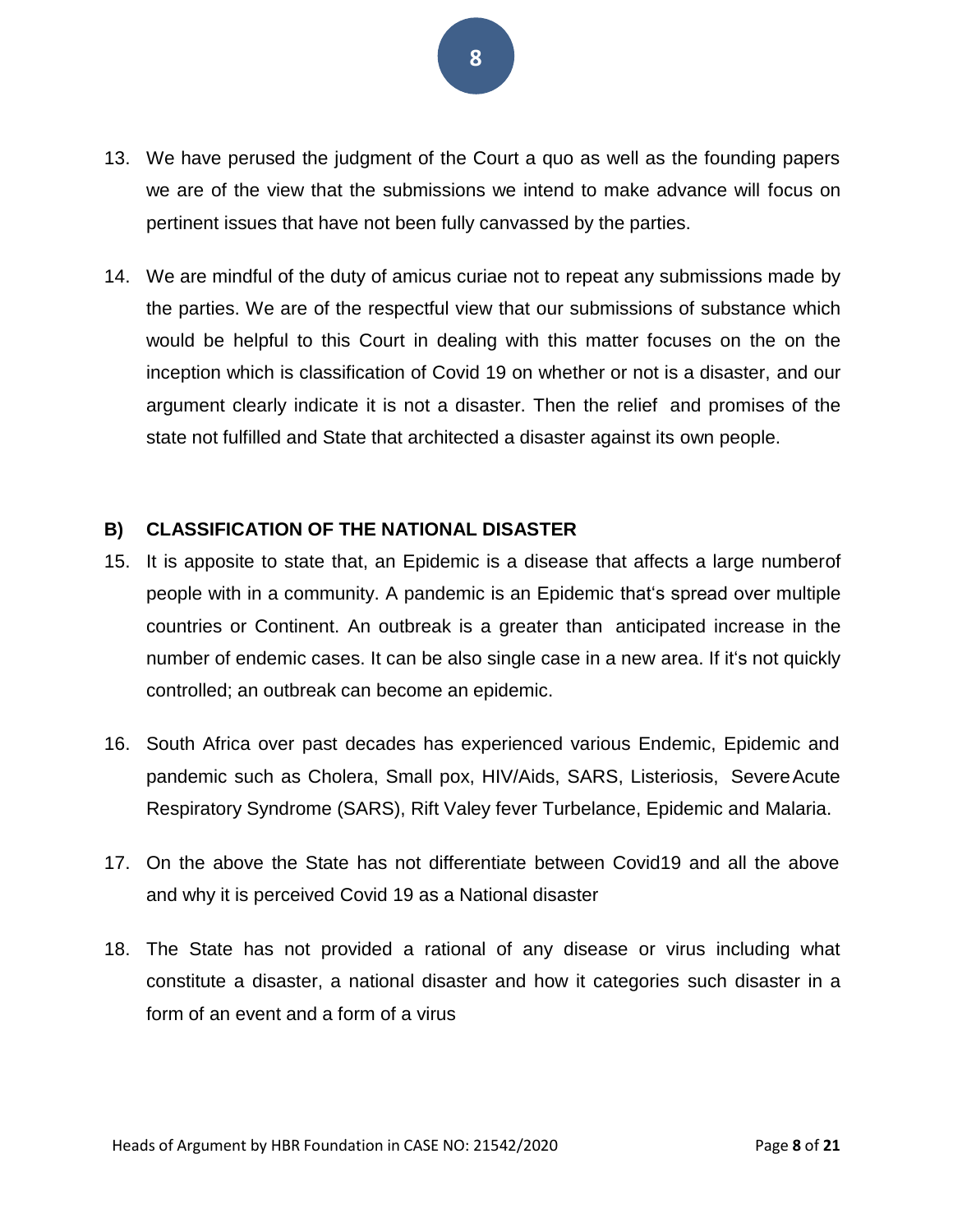- 19. Instead of the state to put measures to control few single cases of the outbreak, it resulted blowing the matter out of proposition by declaring the National disaster, clearly the State has no classification of what constitute a national disaster
- 20. The State has failed to make it public of its Covid19 assessment, and therefore denying the public the reasons which lead to declaring a state of national disaster ultimately to Lockdown.

#### C) **PARLIAMENT VIRTUAL SITTING**

- 21. Parliament held a virtual sitting on the 18 June 2020 in line with Covid19 regulations:
- a) A question was asked by the EFF leader Mr Malema to the President of the Republic of South Africa and HBRF quote ―Mr President Do you have any Scientific evidence of how many people are going to die out of the pandemic, or we are just going as usual without knowing what are the expected infections and expected death within a particular period of time, have you be given an advise as to within a particular period we can expectthat SA will lose so many lives lunguote.
- b) The President of RSA response HBRF quote: We have been advised by top Scientist in our country and we have benchmarked what we are doing here against what is happening in other parts of the world. Many parts of the world did not do what we did, our lockdown was hard we will concede that, we went on even to restrict things that many other countries did not restrict like alcohol, like cigarettes, buying and selling of a number ofitems, but we know in time we were not going to be able to keep to the lockdown forever.‖ unquote
- 22. The President did not refer to the assessment report of the national disaster center and its classification which should be guiding South Africa.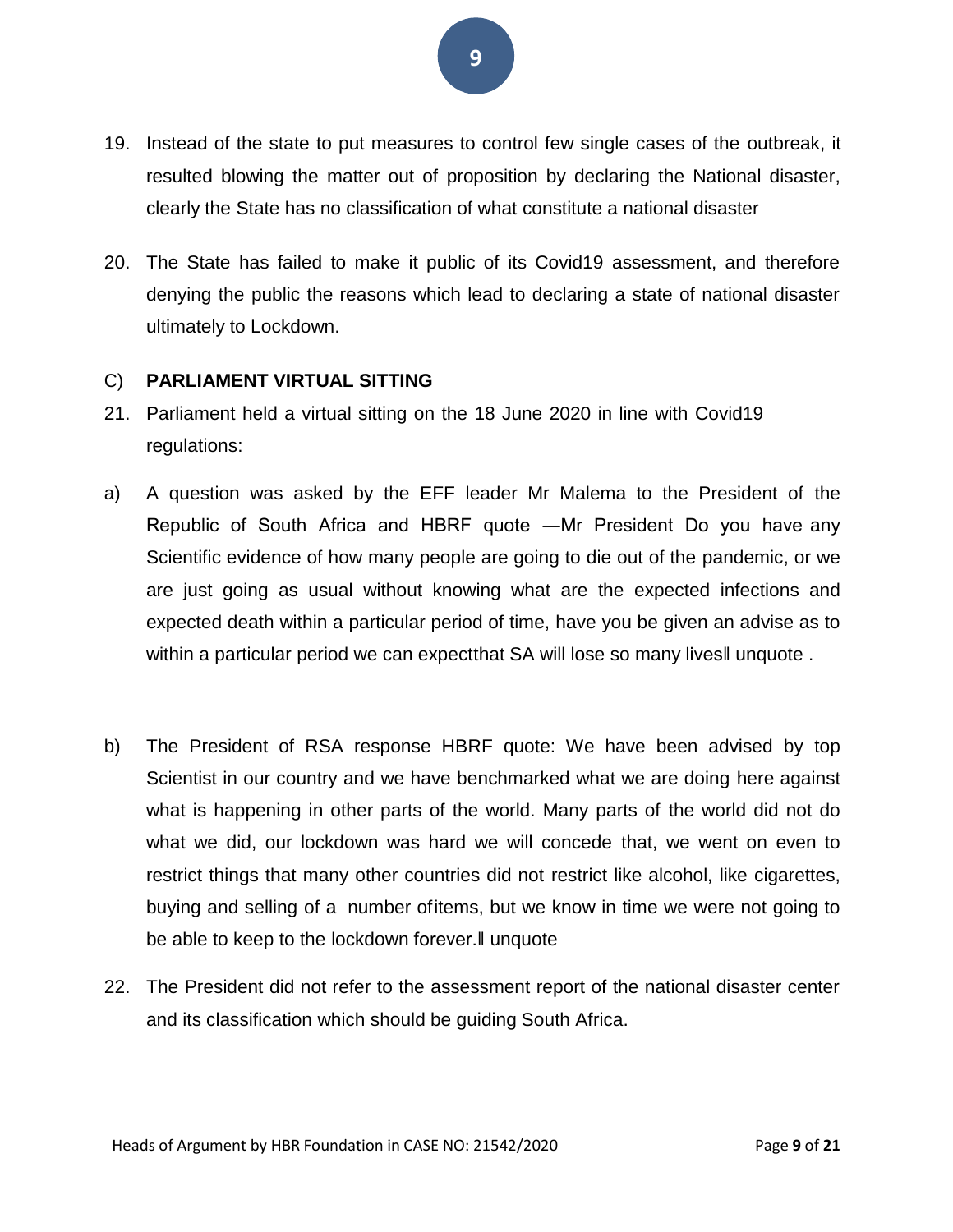

- 23. There were no reasons for classification other than other countries are doing we doing lockdown.
- 24. The state failed to provide the reasonable threshold for its Hazard assessment which is lead to its decision to declare a national disaster. The State further failed to provide the reasonable threshold from its vulnerability assessment which is lead to its decision to declare a national disaster.
- 25. The Classification of Covid 19 as a the national disaster and all Lockdown regulations proclamation in terms of the Disaster Management Act No. 57 of 2002, had (have) a significant impact, affecting fundamental rights of South African citizens. Particularly;
- a) Infringement of Bill of Rights Chapter 2 , Section 7, Rights
- b) Violation of Bill of Rights Chapter 2, Sections 10, Human Dignity
- c) Violation of Bill of Rights Chapter 2, Sections 21,
- d) Freedom of Movement and Resistance
- e) Infringement of Bill of Rights Chapter 2, Sections 22, Freedom of Trade,
- Occupation and Profession
- f) Violation Bill of Rights Chapter 2, Sections 27 Health Care, Food Water and Social **Security**
- g) Violation Bill of Rights Chapter 2, Sections 28 Children, that includes child head household, to basic nutrition, shelter, basic health care services and social services;
- h) Infringement to Bill Of Rights Chapter 2, Section State of emergency
- i) Violation of the Constitution in particular the preamble
- 26. The State discriminated by forcing South Africans to communicate with it over the internet platform nothing that not every South African has access to the Internet during lockdown, while South African we forced to Stay at home and not every South African has an income to buy data.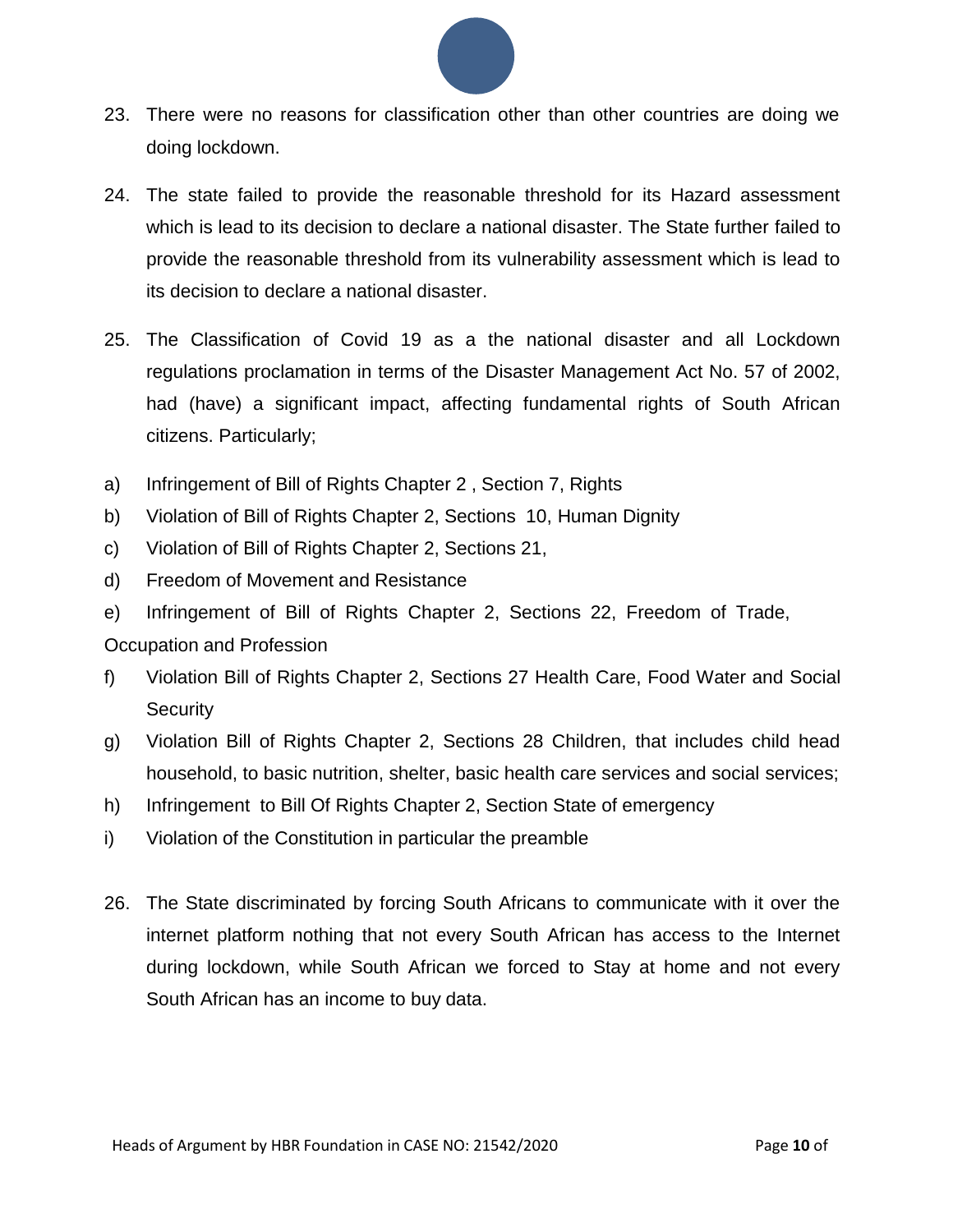

27. Lockdown regulations sought to combat the spread of coronavirus amongst South African citizens, but its regulations are not rationally connected to the means taken by the Executive, secondly other regulations infringed the fundamental rights mentioned in paragraph above and they are not justified and reasonable as envisaged in section36(1) of the Constitution

<sup>1</sup> In terms of Section 36. of the Constitution:

- (1) The rights in the Bill of Rights may be limited only in terms of law of general application tothe extent that the limitation is reasonable and justifiable in an open and democratic society based on human dignity, equality and freedom, taking into account all relevant factors, including
- (a) the nature of the right;
- (b) the importance of the purpose of the limitation;
- (c) the nature and extent of the limitation;
- (d) the relation between the limitation and its purpose; and
- (e) less restrictive means to achieve the purpose.
- (2) Except as provided in subsection (1) or in any other provision of the Constitution, no law maylimit any right entrenched in the Bill of Rights.

#### **D) HEALTH AND DEATH ON COVID 19**

#### **i) Guidelines of Death by Covid 19** –

28. The State confirmed that at least 1930 death cases due to Covid 19, we would like to bring to the country the guidelines of World Health Organization. The State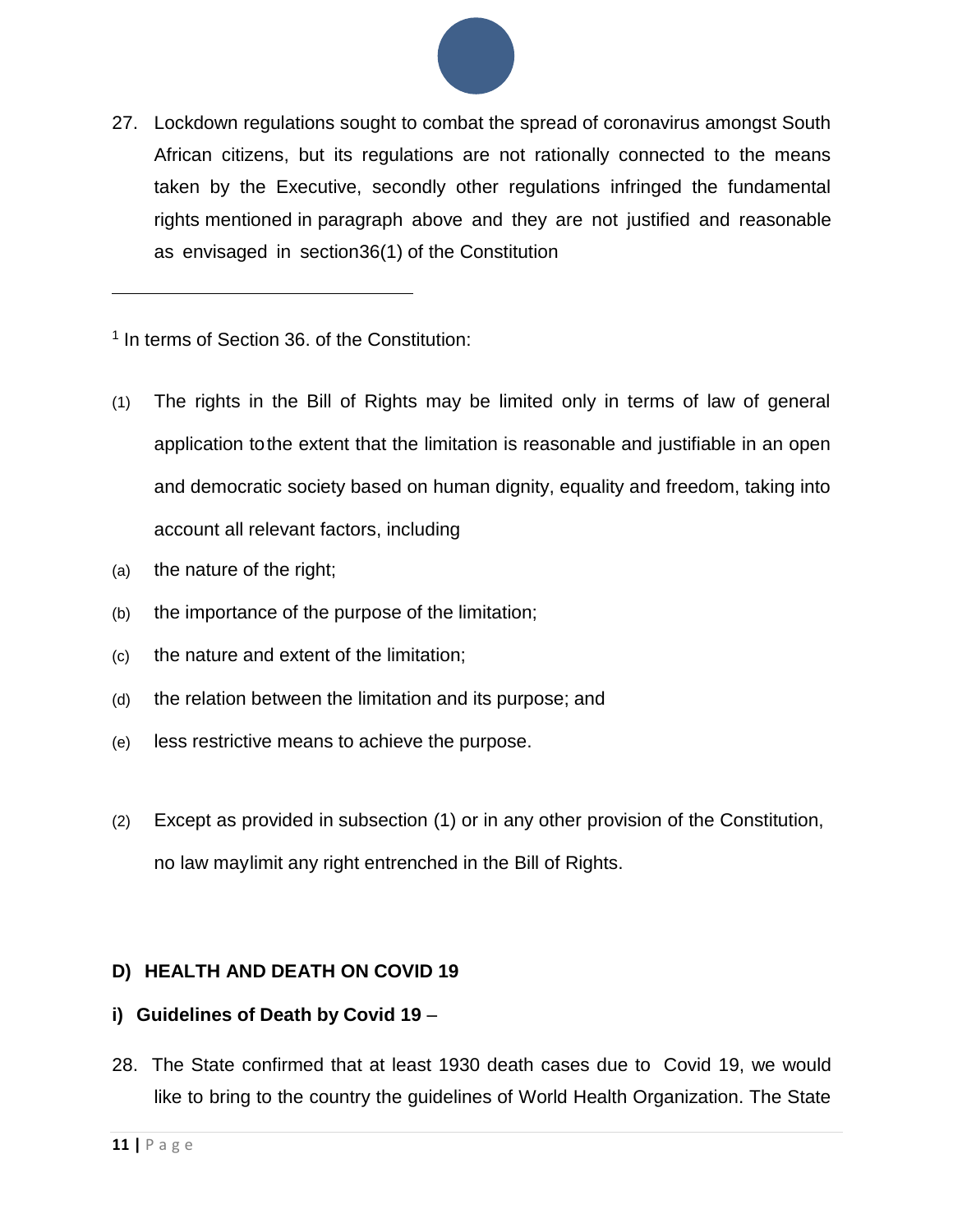

report hascreated panic in the country on death related to Covid 19, as if it is only confirmed deaths, while the World Health Organization guidelines recoding medical certificate of cause of Death it states ― *COVID-19 should be recorded on the medical certificate of cause of death for ALL decedents where the disease caused, or is assumed to have caused, or contributed to death"* . (*see Point 3 of Annexure 1 Guidelines\_Cause\_of\_Death\_COVID-19) -International Guidelines For Certification And Classification (Coding) Of Covid-19 As Cause Of Death)*

#### **ii) Lessons learned by the Minister of Health on Covid** –

29. The media coverage 30 April 2020, where This is the opinion of Health Minister, Dr Zweli Mkhize, who joined a panel of experts from the World Health Organization (WHO) in reflecting on how countries in Africa are dealing with the worldwide pandemic. On a question of the relative low infection rates against that of the international world, Mkhize said I quote ― *several factors could have contributed, including an overall younger population that could probably handle the virus better, and the fact that Africa was among the last continents to have recorded a first case and thus had the opportunity to respond faster*‖, *unqoute (see annexure 2 Dr MNkhize Lesson learned on Covid 19)*

#### **iii) Unexplained Death by National Organization of Rare Disorders** –

30. this organization has reported Sudden unexplained death in childhood (SUDC) is thesudden death of a child 12 months of age or older that remains unexplained after a thorough case investigation, including performance of a complete autopsy, examination of the death scene, and review of the clinical history. Amongst other reports andHowever, due to the lack of standardizations of death investigations, consideration of undiagnosed cases of cardiac to list a few **(See annexure 3 Unexplained Death in Childhood)** and yet State has taken the easier route to assume all death to be due to Covid19. The National Organisation of rare disorder has since 2015 identified multipleof death and still no National Disaster was declared by the State. There has been a public outcry where family are forced to bury their deceased who died on unrelated Covid 19 death, that they are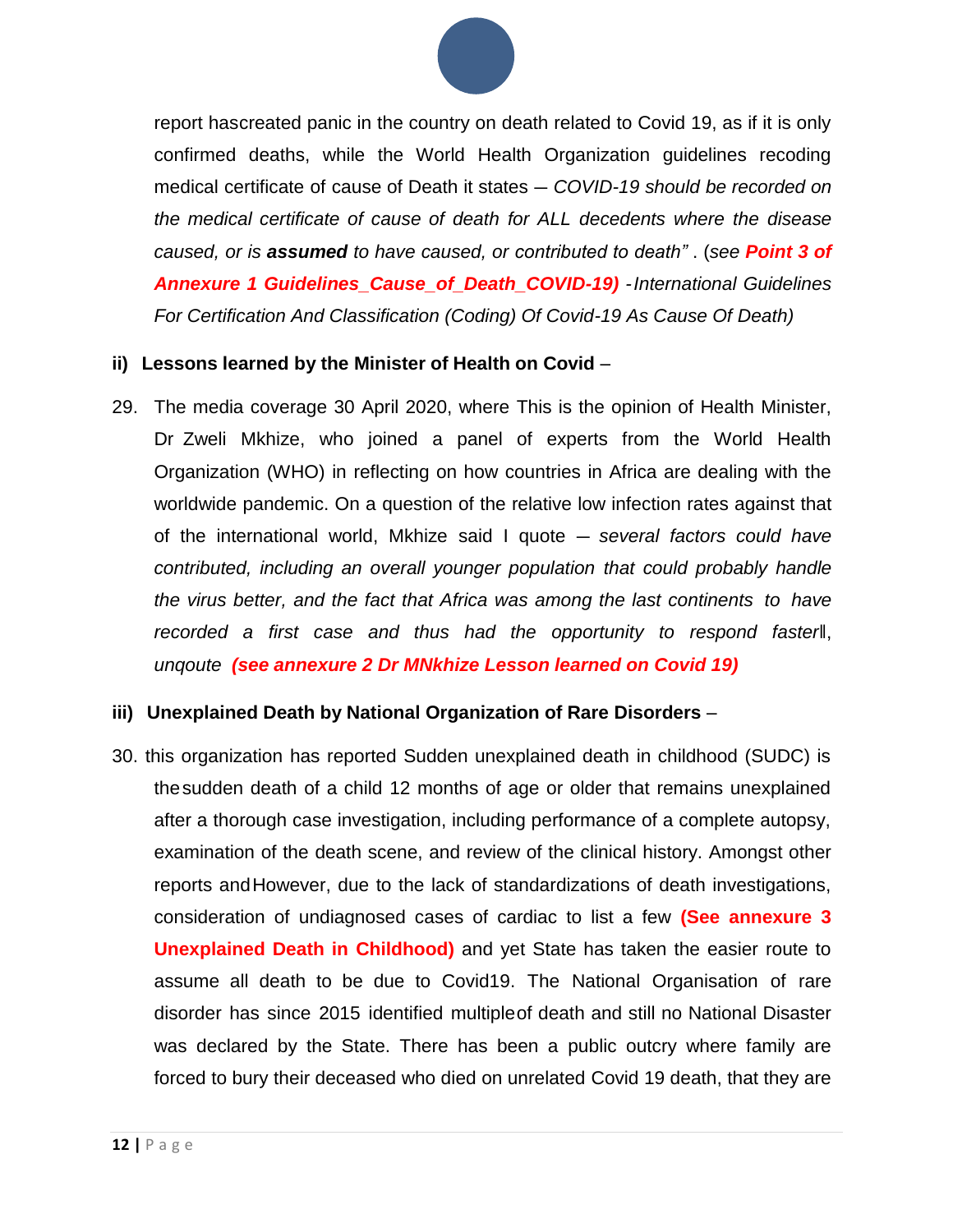

death certificate state Covid 19 death to increase the dailydeath statistics in the country.

#### **iv) Covid19 vs TB, SARS, HIV/AIDS, Influenza** –

- 31. This Month the WHO has declared this period is an era of another Pandemic which is Influenza, ofwhich the has cost lives during winter seasons, and the State has ignored
- that Pandemic at the expense of Covid 19 and any other illnesses, which is another pandemic which is a serious virus, and TB, SARS, Malaria, HIV/Aids are serious virus that are of a serious danger to any person irrespective of their medical condition, while Covid 19 is dangerous for people with underline health condition and/or weak immune system, but mild symptoms do not need vaccine but require quarantine of 15 days to selfheal particularly from people who do not suffer any underline health condition

#### <span id="page-12-0"></span>**iv) Mortality rate** –

- 32 The State has deferred it constitutional obligation of a controlling a national disaster which is experienced everyday as reported by statistic, the infant mortality rate in South Africa from 2008 to 2018. In 2018, the infant mortality rate in South Africa was at about
- 28.5 deaths per 1,000 live births. **(See Annexure 4 – Infant mortality rate 2008-2018)**

#### <span id="page-12-1"></span>**E) DECLARATION OF NATIONAL STATE DISASTER MANAGEMENT**

33. The State relied on a classification of a COVID19 that was baseless, unreliable and had no truth in it. Furthermore it opted to even implement Disaster management regulations that were not practiced anywhere in the world, which were hard for South Africans and which were a violation of the constitutional rights of all South Africans, as per the President Statement in the Parliament on the 18 June 2020.

#### **F) STATE FAILURE ON COVID 19 SOCIAL RELIEF**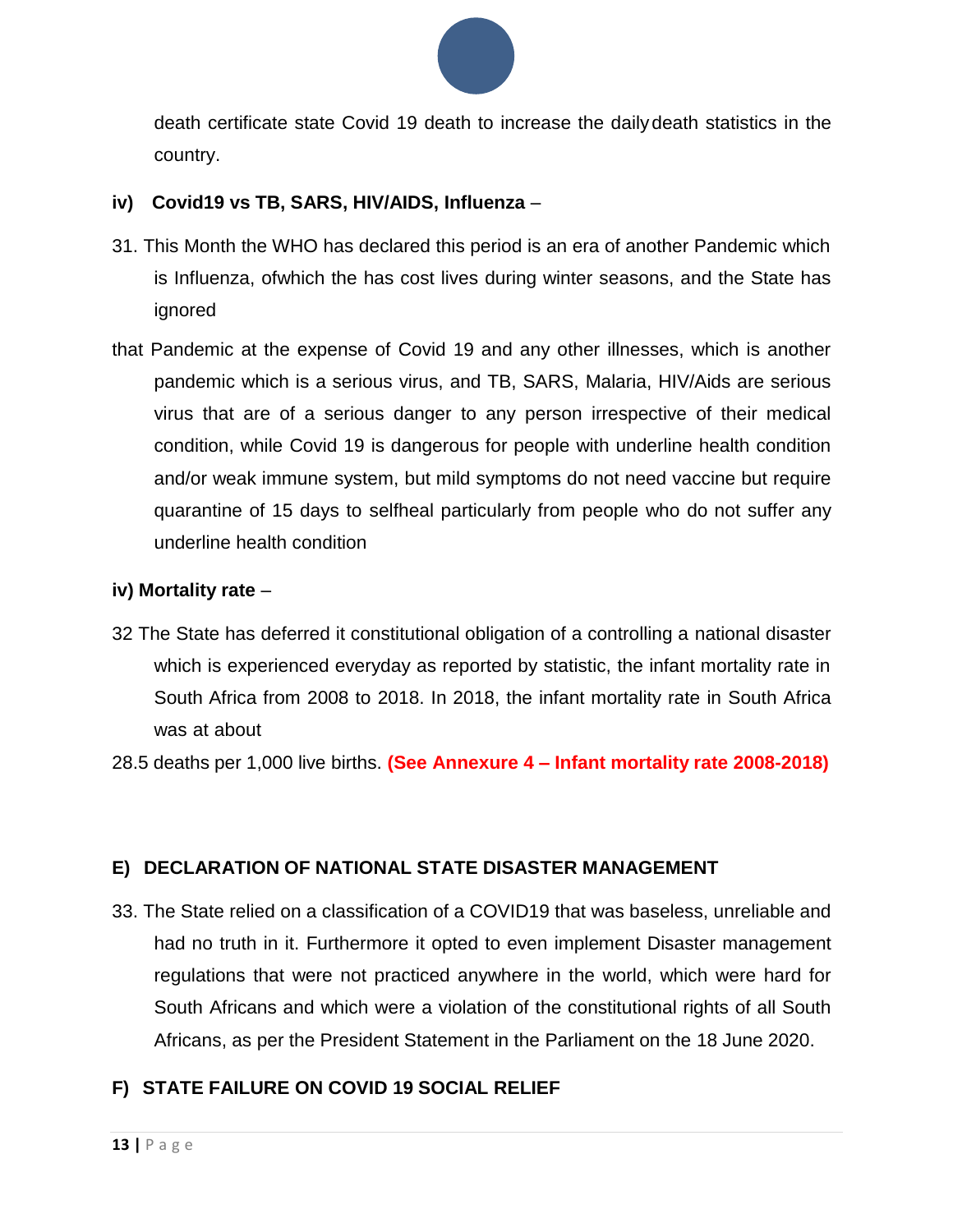

- 34 The **State failure** to carry its **constitutional obligation** in terms of all Covid 19 SOCIAL RELIEF:
- **a) Social Relief on SASSA** We have experience where the State would
- commit and change its mind such as when the State announced the R350 to be paid to unemployed and still today majority have not paid, HBRF on the 17 June 2020 wrote a letter of demand to the Minister of Social Development this is after it identified that 16 million South Africans as per the Stats SA are
- unemployed , and only 1.3 Million were paid for one monthly. In the letter we request the Department to provide appeals process within 48 Hours See (the Annexure 5 Letter of Demand to SASSA). The Department on the 20 June 2020 issued a media statement SASSA working on appeal system for R350 grant applicants - 85 eight five days into lock down, this is a caring State to save lives from poverty (See Annexure 6 SASSA working on appeal system for R350 grant applicant), to date South Africans still have to queue to receive their grant
- **b) Social Relief on UIF** Because there are more than 750000(seven hundred and fifty thousand employees who have not received their salary sincelockdown was declared HBRF has intervened (see Annexure 7 Letter of Demand UIF) and see the UIF respond (See Annexure 8 Letter UIF RESPONSE to HBR) to date Employees who are retrenched have not been payed their Salaries by UIF
- **c) Social Relief on Small business** with SMME we have yet to see and find an SMME that has been funded, while land lord are everyday evicting SMME due to assistance from the State (See Annexure 9 Letter of Demand Small Business) the department is surrounded with corruption and SMME have not recived their grant
- **d) Social Relief of Sports, Arts** majority of actors, film producers and athletes have not receive a cent from the grant since lockdown and this sector is hard hit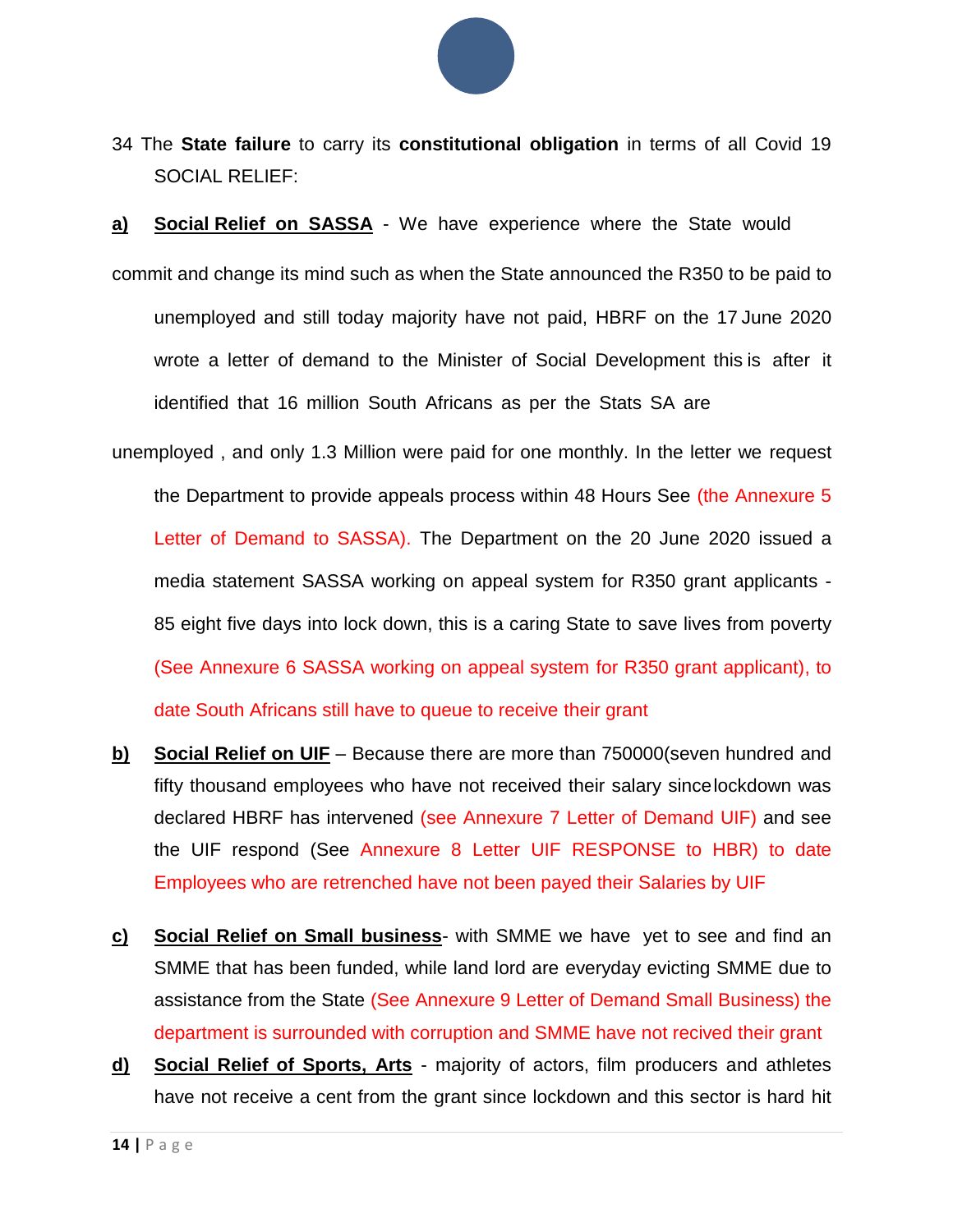

by the unconstitutional lockdown (see Annexure 10 Letter of Demand DSAC) the Department is deeply entrenched with corruption , to date artist are suffering

- **e) Social Relief on Transport Sector** when Lockdown was declared the Taxi industry worked with the State to transport essential Services and people to hospitals and kept the industry growing. On the 22 June 2020 Taxis who assisted the State during lockdown had to strike in order for the State to get attention of it **(See the annexure 11 lockdown taxi strike )** while the State gives R200bn (two hundred Billion) to banks without any conditions that are aimed to improve the poor of the poorest including their partners who in this case were the Taxi operators. Noting the regulation state that taxi cannot
- have 16 passengers (seating together) while in a funeral 50 people can seattogether. To date the taxi fare have went up and nothing the State has done to assist to alleviate the situation that limits the rights of South Africans
- **f) Department of Justice role during LockDown** The department of Justiceis the only department that was making an income during the lockdown, with this unconstitutional regulations, due fines paid by South Africans who were trying to their daily basic living survival, while the other people are having criminal records due to this unconstitutional lockdown regulation, which has created a criminal record against obedient and discipline South Africans, with companies retrenching Like Mass Mart, Edcor, Telkom, SABC, Samancor, Sibanye-Stillwater, Glencore, Aspin , 90% of SMME and NGO to list a fewthe record will make it even more difficult for South Africans to obtain prospect of employment. **( See the Annexure 12 Letter of Demand HBR vsDepartment of Justice and SAPS), to date its is the only department that is generating revenue at the expense of Poor South Africans in a form of Fines**

#### <span id="page-14-0"></span>**G) THE JUDGMENT OF THE COURT A QOU**

36. The judgement handed down in this matter on 02 June 2020 which is the subject of the application for Leave to Appeal, raises important issues around rationality and limitation of fundamental rights. It is therefore a case of considerable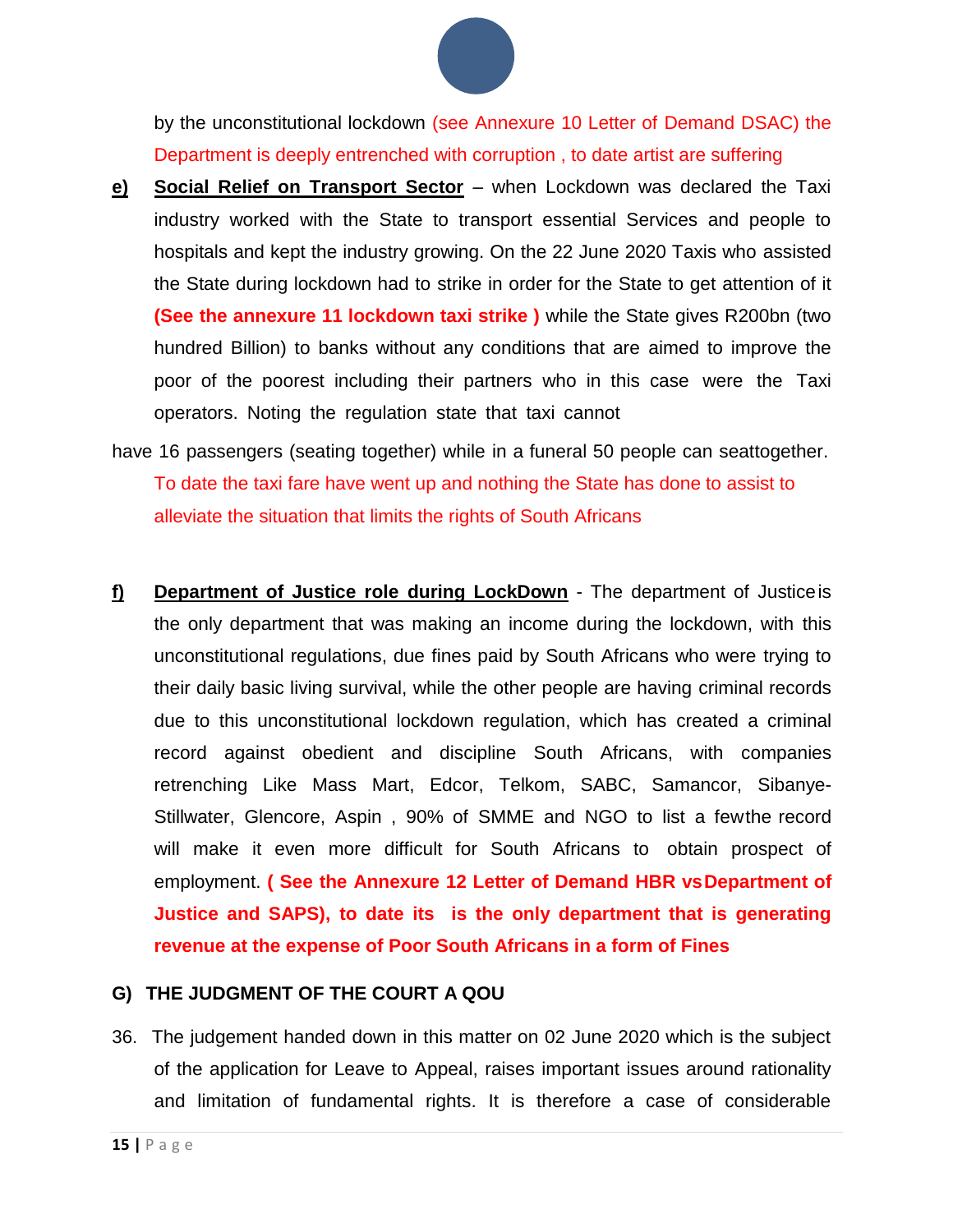importance and jurisprudential value.

- 37. The ratio and dicta of the Honourable judge a quo undoubtedly cited and relied on other divisions around the country in similar matters, but if the Leave to Appeal is granted it continue to maintain State that accounting to itself, unfair discrimination, violation of the bill of rights, the people and not businesses not being selfdepended but continue to relying on the State which has not delivered on its social relief or any of its promises.
- 38. The Court a quo was correct. The State decision to create the gazette and classify Covid19 a national disaster one was not rationally connected to the means taken to combat coronavirus.
- 39. The State lockdown regulations-driven response to the Coronavirus pandemic, including the State choices about how to combat Coronavirus, should have considered reasonable threshold for its Hazard assessment and impact assessment which is lead to its decision to declare a national disaster.
- 40. The State further failed to provide the reasonable threshold from its vulnerability assessment which is lead to its decision to declare a national disaster.
- 41. Rationality review asks a narrow question: is there a rational connection betweenthe government's objectives and the means chosen to achieve them. The rationality is not about whether a decision is right or wrong. It follows that this case the question is much narrower: is there a rational connection between the State's objectives. The Courta quo's answer—an emphatic \_NO'—was correct.
- 42. The State has obligation when making regulations in terms of Disaster Management Act, to ensure that the means taken to combat coronavirus are rationally connected to the purpose it seeks to achieve, secondly the limitation of rights by regulations are reasonable, justifiable and there is no dispropositionality between State objective and the limitation of the rights

#### <span id="page-15-0"></span>**H) COURT ALTERNATIVE RELIEF**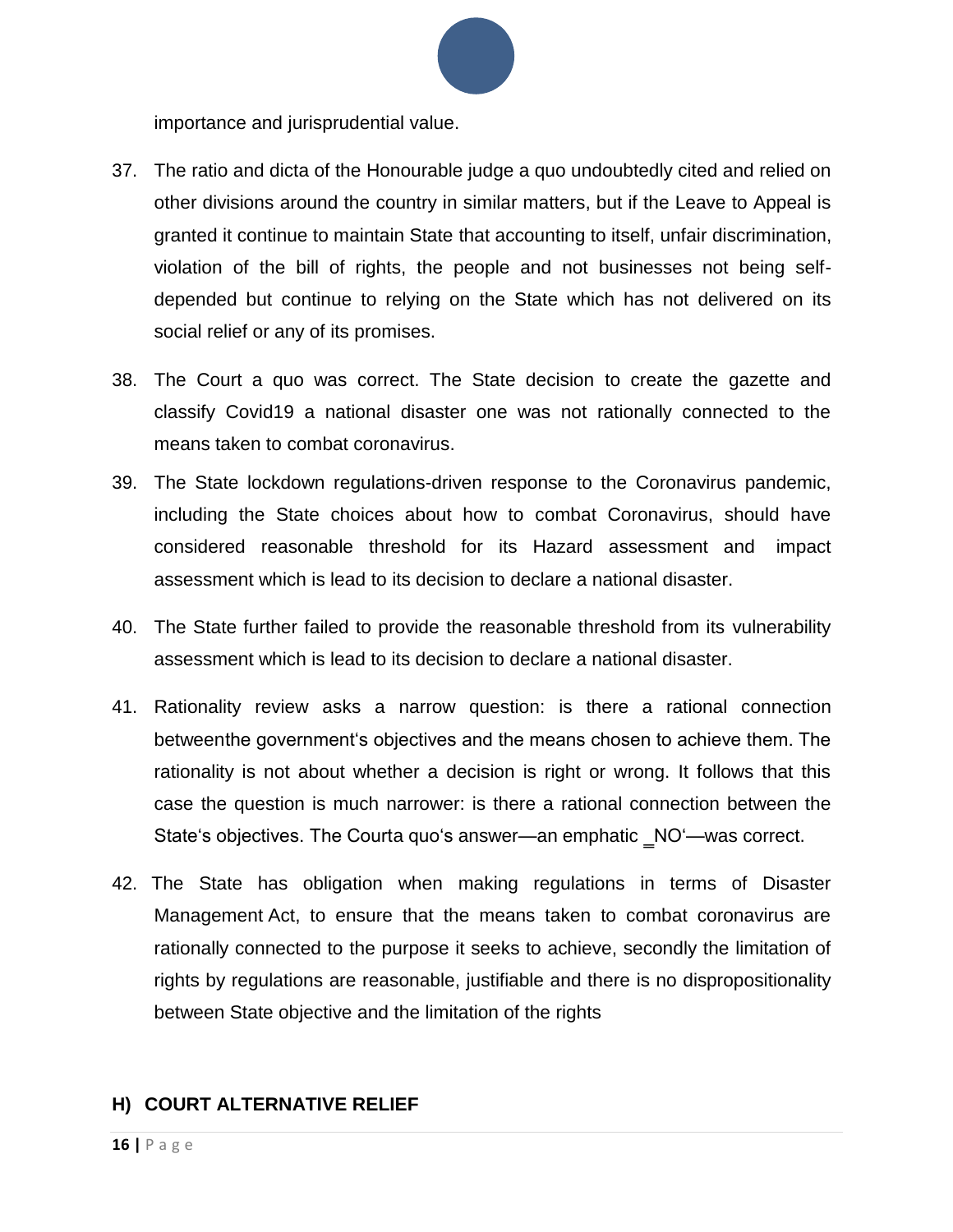

- 43. The State was granted alternative relief and to review, amend and publish the regulation on of the lockdown furthermore the State were given 14 days ending 24 June 2020 to respond. The court gives alternative relief to the State which was equitable andsound.
- *(see Bengwenyama Minerals Pty Ltd v Genorah Resources (Pty) Ltd 2011(4)SA 133(CC) the Constitutional court Stressed the rule of law underpinnings behind section 172.the rule of law is entrenched in section 1(c) of the constitution which provides that it is a foundational value of our constitution and our society. The rule of law concern behind a declaration of invalidity of law or conduct, was dealt with as follows in the said judgment at paragraph 85 ― I don"t think that it is wise to attempt to laydown inflexible rules in determining a just and equitable remedy following upon a declaration of unlawful administrative action. The rule must never to relinquished but the circumstance of each case must be examined in order to determine whether the factual certainty requires some amelioration of legality, if so to which extent*‖
- 44. Instead of the State (Applicant) to utilize the alternative relief, the State use that period to continue bringing more harm to South Africa with this appeal to keep the status quo of non-accountability, poverty, increase of illiteracy and retrenchments in the economy, hence we request the court to dismiss the appeal with costs
- 45. State failed to give measures used to combat COVID19 or any other pandemic that have strike the Republic. As the amicus we concur and agree fully in the with the profound court decisions and we further note that the court order also took into consideration the State challenges and opted to assist in remedy the situation.
- 46 Including **Point 4.10 of the court order**, that the need to argument the existing measures undertaken by organs of to deal with the pandemic. The recognition of special circumstances warranting such declaration. *( See In Hoffman v South Africa Airways 2001(1) SA the court held that appropriate relief in terms of section 38 must be construed purposely and in the light of Section 172(1)(b) which empowers a court in constitutional matters to make any order that is just and equitable. Such the court held that, ‗appropriate relief must be fair and just in the circumstances of the particular case. "Appropriateness imports "the element of justice and fairness")*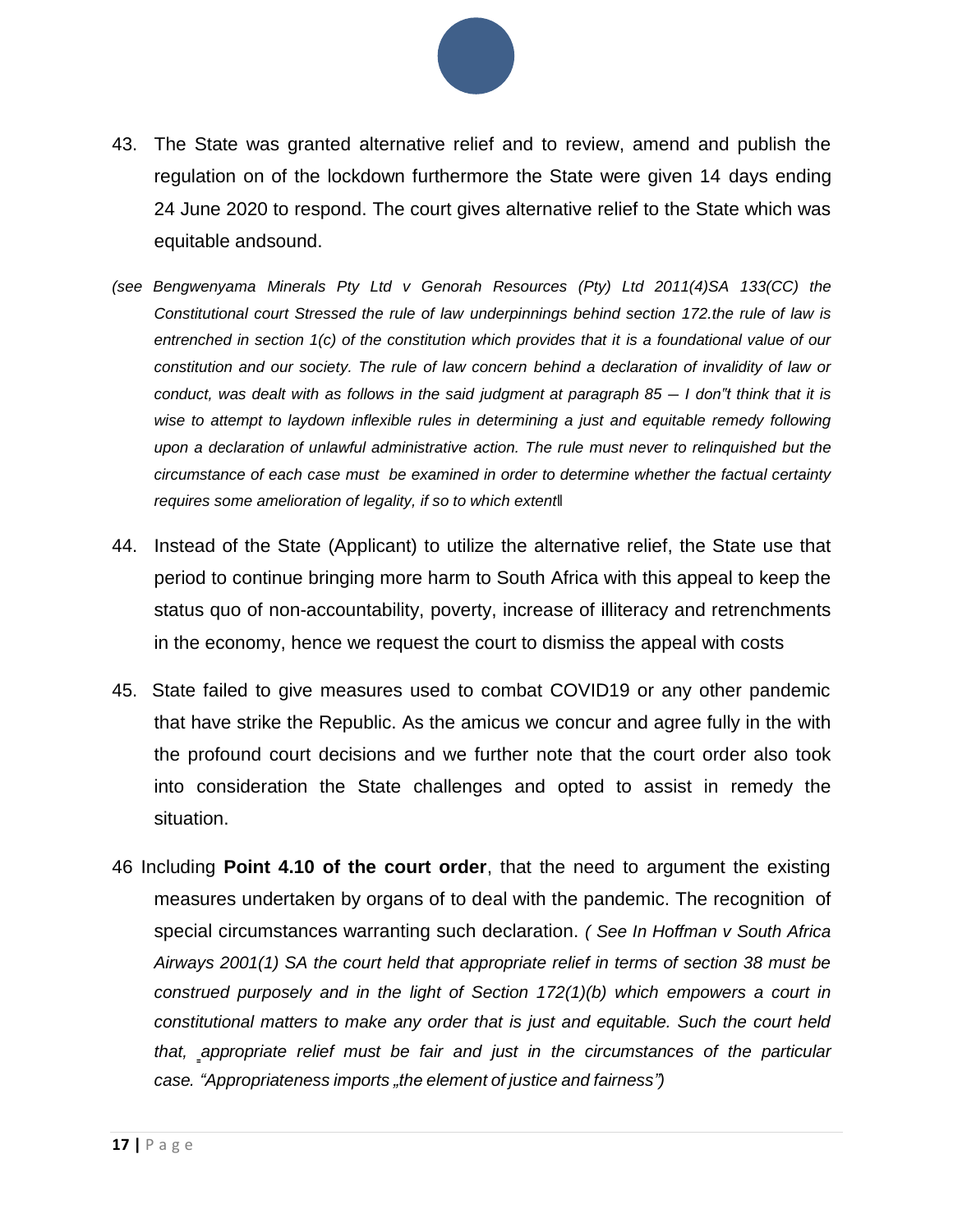

47. The State appeal has no reasonable prospect of success, the relief seek by the State undermined its own constitutional obligation, the bill of rights and the majority of South Africans who are on the urge of death due to poverty and the costs of crime risingbecause of this lockdown.

#### <span id="page-17-0"></span>**I) COURT ORDER NOT VAGUE**

- 48. The State claims that the Court order is undue vague. The State has a capacity of consultants, advisors, expects, professionals, of human resource of about 1,3 (one
- million three hundred thousands) , and the State must not requires to be spoon fed by the court, this is unlawful, unethical and unconstitutional behavior and State decisions on this applications to leave to appeal had not put Ubuntu Principle first,
- 49. Should the State wanted to explore that alternative relief suggested by the court it would have found common ground with the applicants, amicus and the court to try to resolve by responding to the court request as a matter of urgent hence we request the appeal to be dismissed.

#### <span id="page-17-1"></span>**J) WHOLESALE DECLARATION**

- 50. The State has failed to provide how it classifications of any diseases, The State has failed to convince the court of why Covid 19 was classified as a national disaster. The State has not classified correctly covid19 and against TB, Influenza, Malaria, SARS etc…
- 51. The State has not provide reasonable facts, have not made the assessment publiclyor its ground for the declaration of a national disaster and reasons for the Declaration of the National Disaster Management. From inception of the breakout of the Covid19, they did not conduct a scan and assessing the risk.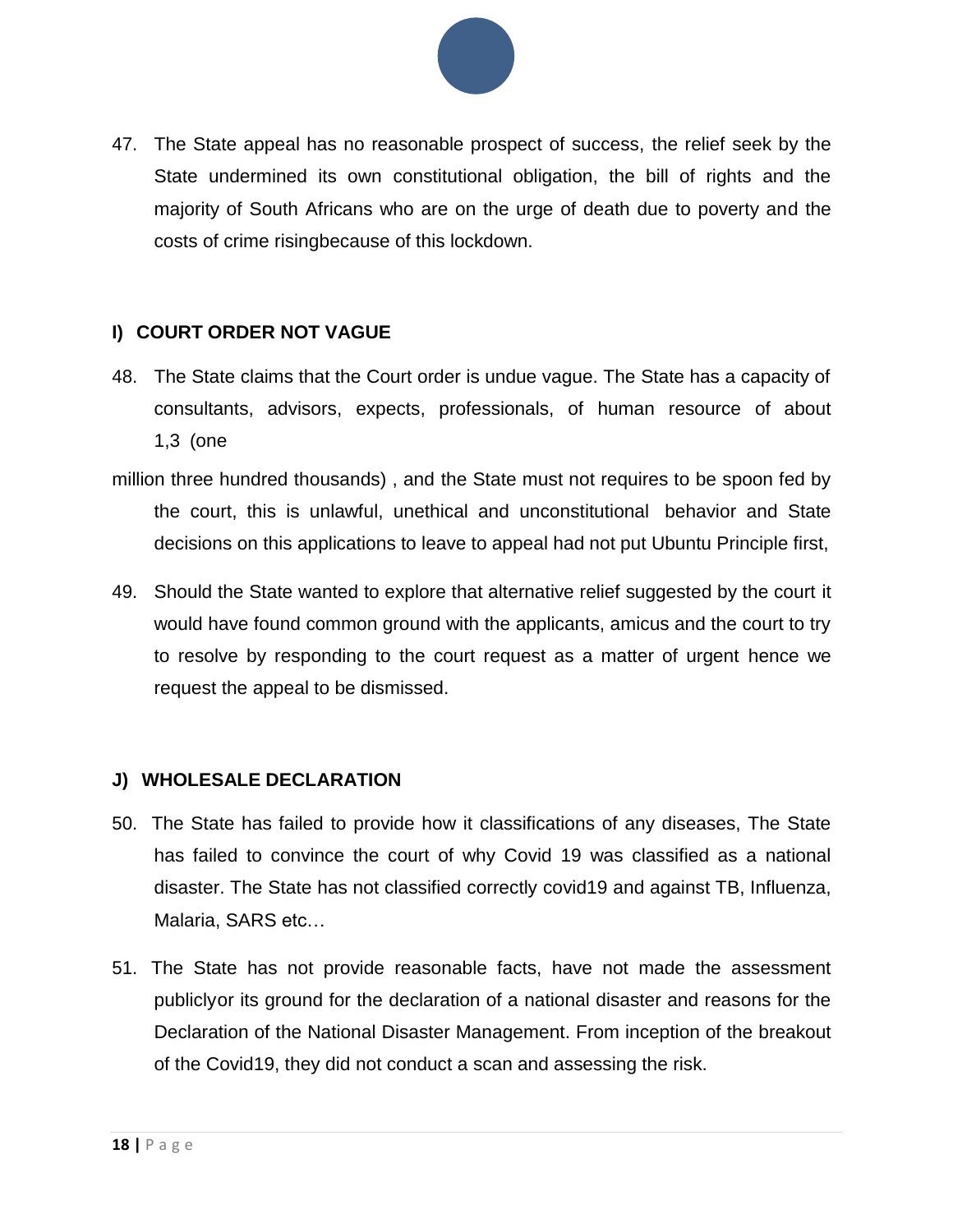

52. The State took a decision based on hearsay of the Media and opted to violate the bill of Rights of South Africans through an unconstitutional lockdown

#### <span id="page-18-0"></span>**K) COURT HAS NOT STRAYED OVER ITS PLEADINGS**

- 53. On the 26 May 2020, in court the State confirmed and committed to provide the level 3 regulations as part of its submission for the court before the 1 June 2020 to enable it to provide a collective judgment that had considered the level 3 regulation , theApplicants including the Amicus agreed.
- 54. The arrogant of the State and it chooses to have a selective memory that is what is experienced by the South Africans daily.
- 55. While the State has confirmed that the lockdown was initially 21 days and we are still in lockdown even today,

#### <span id="page-18-1"></span>**L) UPHOLDING THE CONSTITUTION**

- 56. Our Lovable State has committed that there will not be any load shedding during lockdown and we are experiencing load shedding every day.
- 57. The State is not reliable, unethical behavior; it is arrogant and careless about the economy, its people, its land and the constitution of the Republic
- 58. The State exploits this circumstance hence we find the our SOE's reporting to a Presidential State Owned E Council in short our SOE's report to the likes of Sanlam, AngloGold Ashanti, MTN, Thebe investment, MISTRA to list a few
- 59. The State has engaged in activities that creates a national disaster to South African,Since the country is in lock down it experience a deepening violation of the Bill of Rights

#### **M) UNCONSTITUTIONAL AND LIMITATION OF THE FUNDAMENTAL RIGHTS**

60. I respectfully submit that It is important to states that in the present case, a

.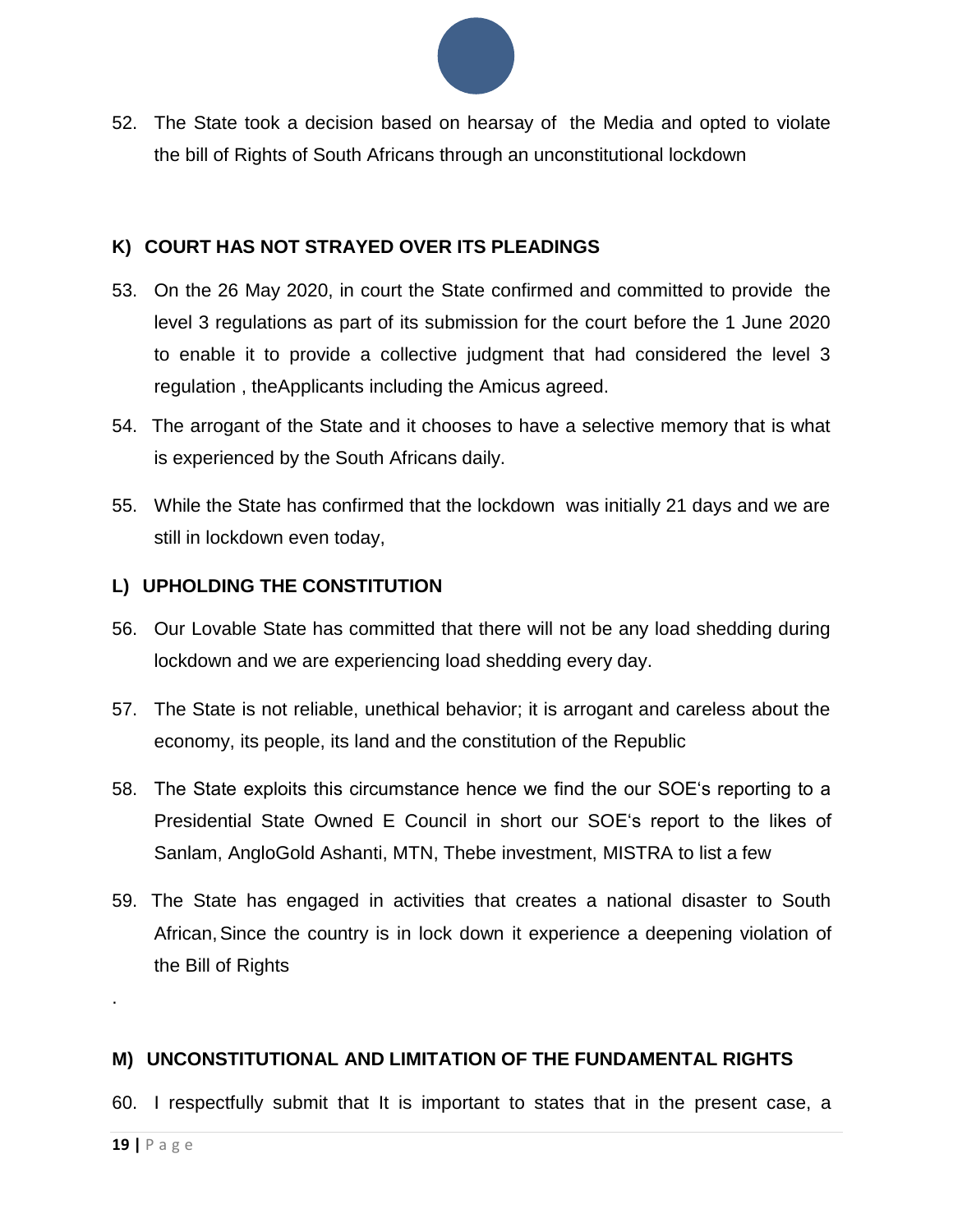

limitations analysis of national disaster, classification and regulations on the following legal principles:

- 61. State is (was) required to show that there is a rational connection between classification, national disaster and the limitation of the rights and the analysis requires an inquiry into the proportionality of the limitation in relation to the harm caused.
- 62. I am of the view that it is tried law that, various forms of the proportionality test have been adopted by courts, and they all are designed to ensure that a limitation does not unduly restrict a fundamental right. The test involves a balancing exercise between the rights of an individual and the rights of a community.<sup>1</sup>
- 63. In order for the State to declare a national disaster to pass the proportionality test it must therefore be the least intrusive way to limit the right, and must be narrowly drawn so as to not enable officials decision making not to infringe the right disproportionately.
- 64. The requirement that the law limiting the right must nevertheless be ―*reasonably justifiable in a democratic society*‖ in effect limits the limitation
- 65. Based on the idea that there is an objective understanding of a democratic society and that State Decision either be Disaster management regulations or lockdown in a democratic society must adhere to the principles of proportionality and equality, it is inconceivable that the regulations could be considered to be ―reasonably justifiable in a democratic society.

#### <span id="page-19-0"></span>**N) UNFAIR AND DISCRIMINATION OF THE SOUTH AFRICANS**

66. The State has not explained or qualify the reasons of why less than 20% of 0,001% of the 57 million South Africans which are present people affected by COVID19 due to underline health conditions and old age, should be the grounds to lockdown all South Africans and declare a national disaster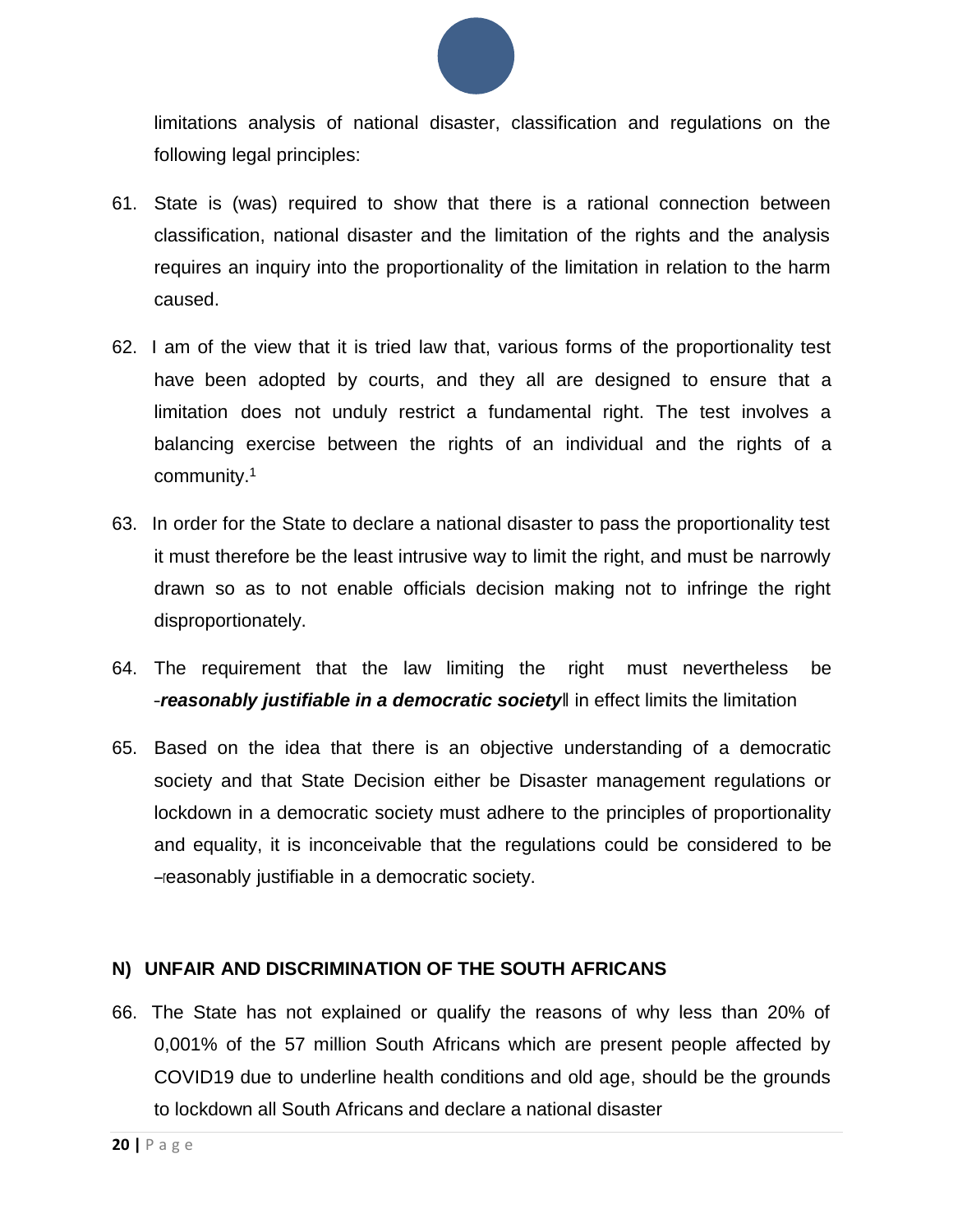

67. Furthermore that while 80% of 0.001% of the 57 million South Africans which further represent people affected by Covid 19 has self-healed through a stay home self-quarantine, without any vaccine or any medicine and that should be the grounds to lock down South Africa.

- <sup>1</sup> The Zimbabwe Constitutional Court in Chimakure stated that *"[t]he purposes of the proportionality test is to strike a balance between the interests of the public and the rights of the individual in the exercise of freedom of expression*.‖
- 68. May the court also apply the Promotion of Equality and Prevention of Unfair Discrimination Act 4 of 2000
- 69. The State has taken a decision which led to Majority of South Africans beingdeclared insolvent and the poor becoming poor of the poorest
- 70. Refer to Minister of Justice and others vs SA restructuring and insolvency practitioners association and Others 2016 (4) SA 349 as follows:
- *"Throughout the many, many years of the Struggle for freedom, the greatest dream of SouthAfrican"s Oppressed majority was attainment of equality. By that I mean remedial restitutionary or substantive equality, not just Formal equality. Promoting itself on the content of this equality, this court held Persons belonging to certain categories have suffered considerable unfair discriminating in the past. It is insufficient for the constitution merely to ensure , through its bill of rights, that statutory provisions which have caused such unfair discrimination frequently has ongoing negative consequences, the continuation of which is not halted immediately when the initial causes thereof are eliminated and unless remedies, may continue for a substantial time and even indefinitely. Like justice equality delayed is equality denied‖.*
- <span id="page-20-0"></span>71. The majority of South Africans are on lockdown and their violation of Bill of Rights inthe name of national disaster management.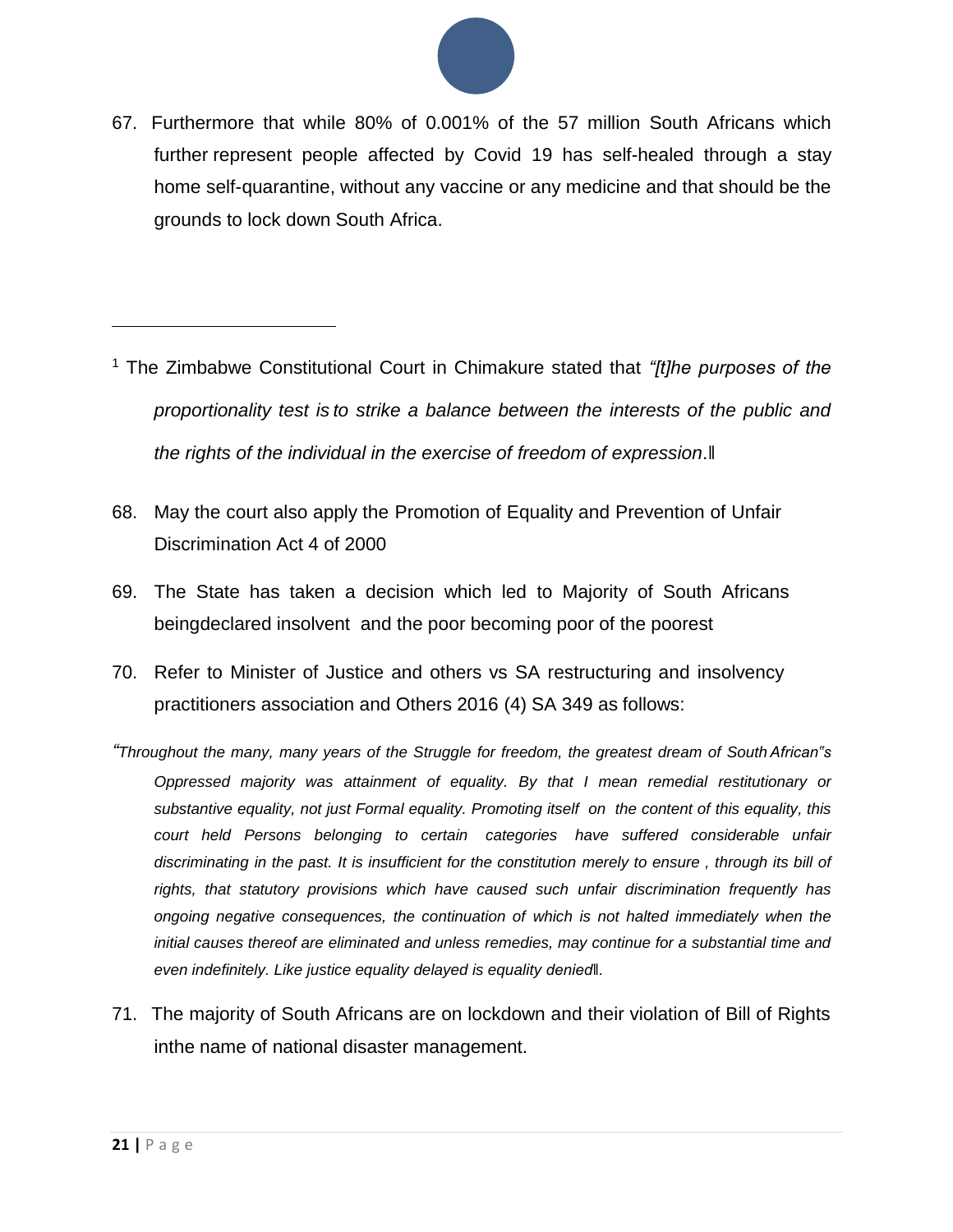#### **O. AFRICAN SITUATION**

- 72. **HBRF would bring to the court the below reports and apart of itssubmission for the argument**
- 73. HBRF sought what the Malawi court applied prior to the President of Malawi implement lockdown refer to the matter in the High Court Of Malawi Lilongwe District Registry, case no: 22 OF 2020, in a matter Esther Kathumba & Others v. The President & Others - 29 April 2020 order by Judge Kenyatta Nyirenda (See Annexure -EE)

#### **P. STATE NOT SAVING LIVES**

74. The state has killed people of South Africa in the name of Covid19, while people have been starve to death , denied food in our hospitals such as **Shonisani Lethole,** 35, died at Tembisa Hospital after being admitted with breathing difficulties. He was tested for Covid-19, but died without receiving his results. His family is appalled by the alleged mistreatment at the hospital and havequestioned why the results took so long

#### **Q. NATURAL & NON NATURAL DEATH**

- 75. **HBRF sought the court to consider Mortality and causes of death in South Africa:** (Annexure AA - . StatsSA : Release October 2020)
- **76.** Refer to 4.5 Natural and non-natural causes of death Due to the high levels of violence and deaths attributed to accidents, natural and non-natural underlying causes of death are treated as separate groups. Non- natural causes of death comprise all deaths that were not attributable, or may nothave been attributable to natural causes Table 4.4 on Page 28: Number of natural and non-natural deaths by year of death occurrence,

| 1997-2017* | Number of natural deaths | Number of non-natural death | Total   |
|------------|--------------------------|-----------------------------|---------|
| 2013       | 427 585                  | 49 877                      | 477 462 |
| 2014       | 426 469                  | 51 015                      | 477484  |
| 2015       | 420 800                  | 53 375                      | 474 175 |
| 2016       | 416878                   | 53 518                      | 470 396 |
| 2017       | 395 380                  | 51 164                      | 446 544 |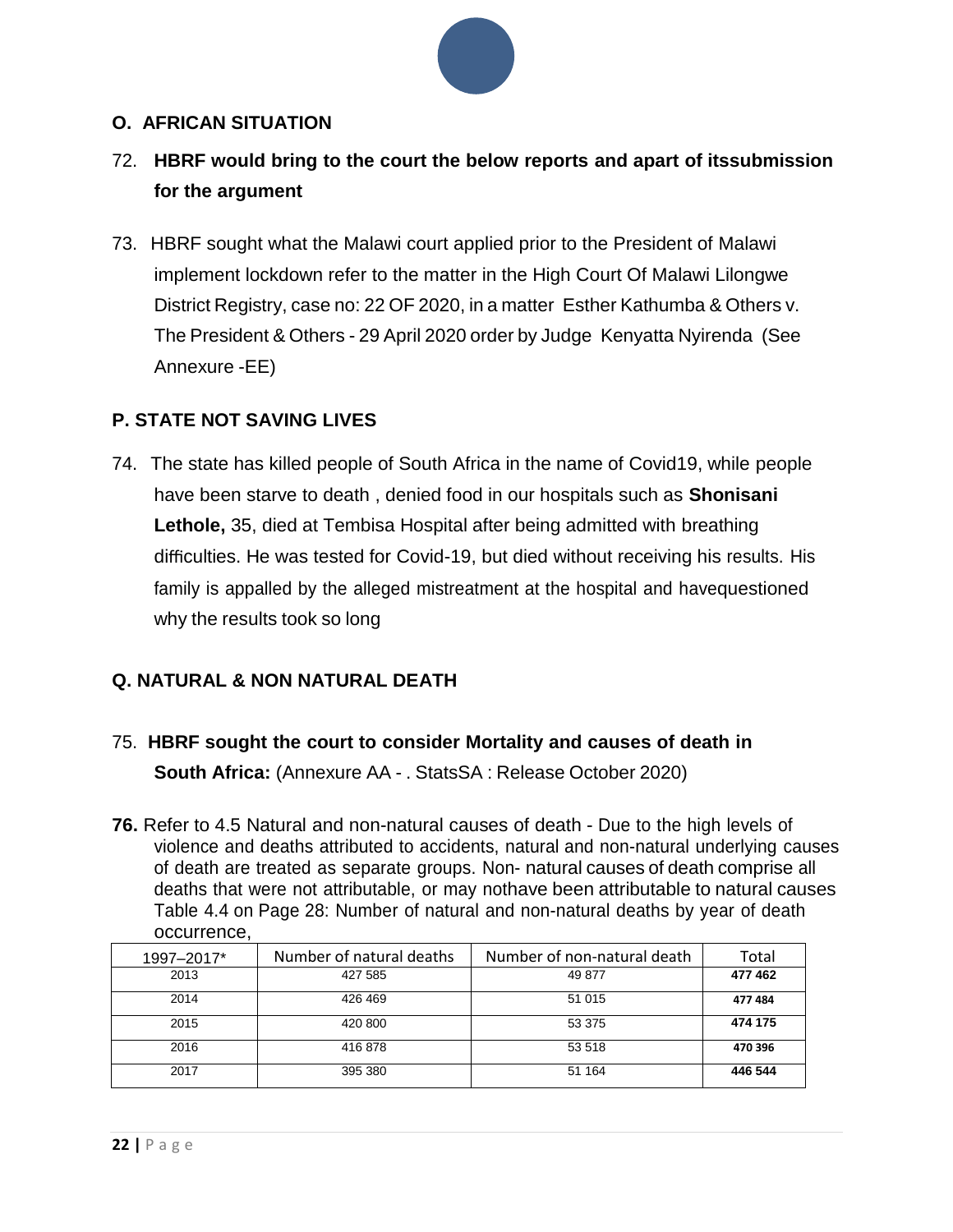

77. Furthermore the report indicates that there are Symptoms and signs not elsewhere classified (R00-R99) as per the **P**ercentage distribution of deaths by main groups of causes of death, 2015–2017\* which equates to 13.4% of the overall deaths (refer on page 27)

#### **R. INEQUALITIES**

- **78. HBRF sought the court to consider** Inequality Trends in South Africa (**Annexure BB -** Statistics South Africa, 2019) with main emphasis on Point 4.4 INEQUALITY IN THE SOCIAL DOMAIN
- **79.** Figure 4.4.19 illustrates the inequalities that exist between males and females. While approximately one out of every four males with a chronic illness reported having access to medical aid, only one out of every five females had similar medical aid coverage. Females with a chronic illness had a fairly stable level of access to medical aid coverage decreasing from 20,0% in 2009 to 18,8%in 2017 (a 1,2 percentage points difference). Meanwhile, the trend for males with chronic illnesses that had access to medical aid started at 25,8% in 2009, which then increased to a peak of 28,6% in 2012, but then decreased to 26,0% by 2017
- **80.** According to Figure 4.4.18, whites had the highest proportion of individuals who had a chronic illness and access to medical aid, with proportions ranging between a low of 70,4% (in 2010) and a peak of 77,4% (in 2013) over the period 2009 to 2017. Meanwhile, black Africans, coloureds and Indians/Asians who reported having a chronic illness had significantly lower levels of access to medical aid relative to whites. Approximately two out of ten coloureds and one out of ten black Africans with a chronic illness were covered by medical aid.
- **81.** Between 2009 and 2017, there has not been much change in medical aid coverage rates for individuals with chronic illnesses by population group, except for Indians/Asians who saw an increase from 33,1% in 2009 to 41,1% in 2017 (An 8,0 percentage points increase). (Please refer to attached annexure )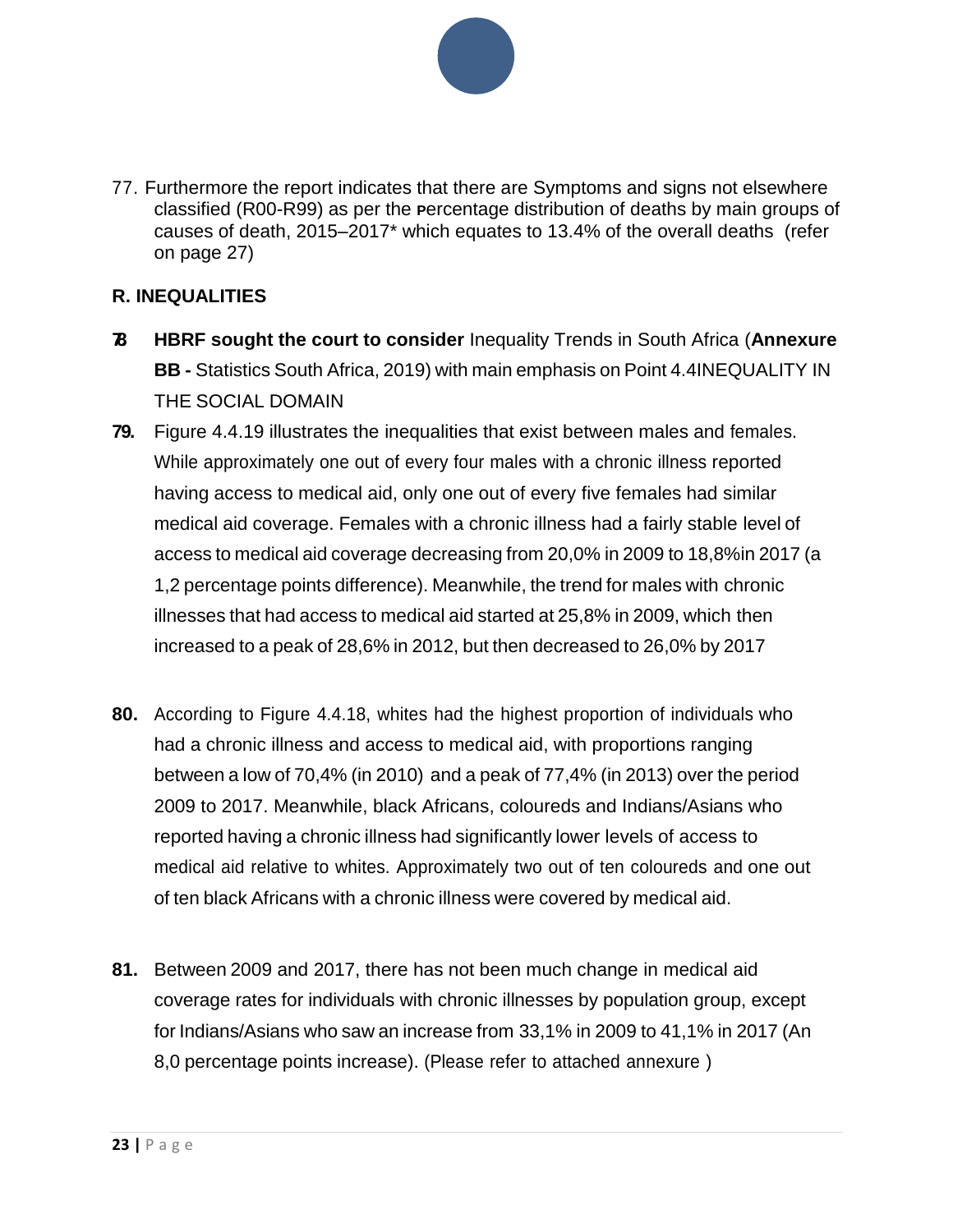

#### **S. CRITICAL PATIENT OF COVID19 SAVED**

**82.** South Africa has had a full report of Dr Taban a South African Doctor, who have saved lived of critical ill Covid19 Patient, I submit to the court that it instruct the State to implement trial and tested treatment on critical Covid19, and furthermore kindly find the academic study (See Annexure BB) . See the Story of https://mnet.dstv.com/show/carte-blanche/videos/the-extraordinary-life-of-emmanueltaban/video

#### **T. POVERTY LINES**

#### **83. HBRF sought the court to consider** National Poverty Lines (**Annexure CC-**

STATISTICALRELEASE) 2019

- 84. Food poverty line R561 (in April 2019 prices) per person per month. This refers to the amount of money that an individual will need to aford the minimum required daily energy intake. This is also commonly referred to as the "extreme" poverty line; Lower-bound poverty line – R810 (in April 2019 prices) per person per month. This refers to the food poverty line plus the average amount derived from non-food items of households whose total expenditure is equal to the food poverty line; and Upper-bound poverty line – R1 227 (in April 2019 prices) per person per month.
- 85. This refers to the food poverty line plus the average amount derived from non-food items of households whose food expenditure is equal to the food poverty line.(Please refer to attached annexure )

#### **U. STATE POOR SERVICE DURING LOCKDOWN**

- **86. HBRF sought the court to consider** Service delivery during lockdown complaints and grievance handled by PSC (**Annexure DD -** PUBLIC SERVICE COMMISSION QUARTERLY BULLETIN VOLUME 12)
- 87. *Non payment of government suppliers:* In line with its constitutional mandate, the PSC quarterly monitors the non- payment of invoices of suppliers within the stipulated 30-day period as required by the Public Finance Management Act. While there are pockets ofimprovement, several departments have repeatedly defaulted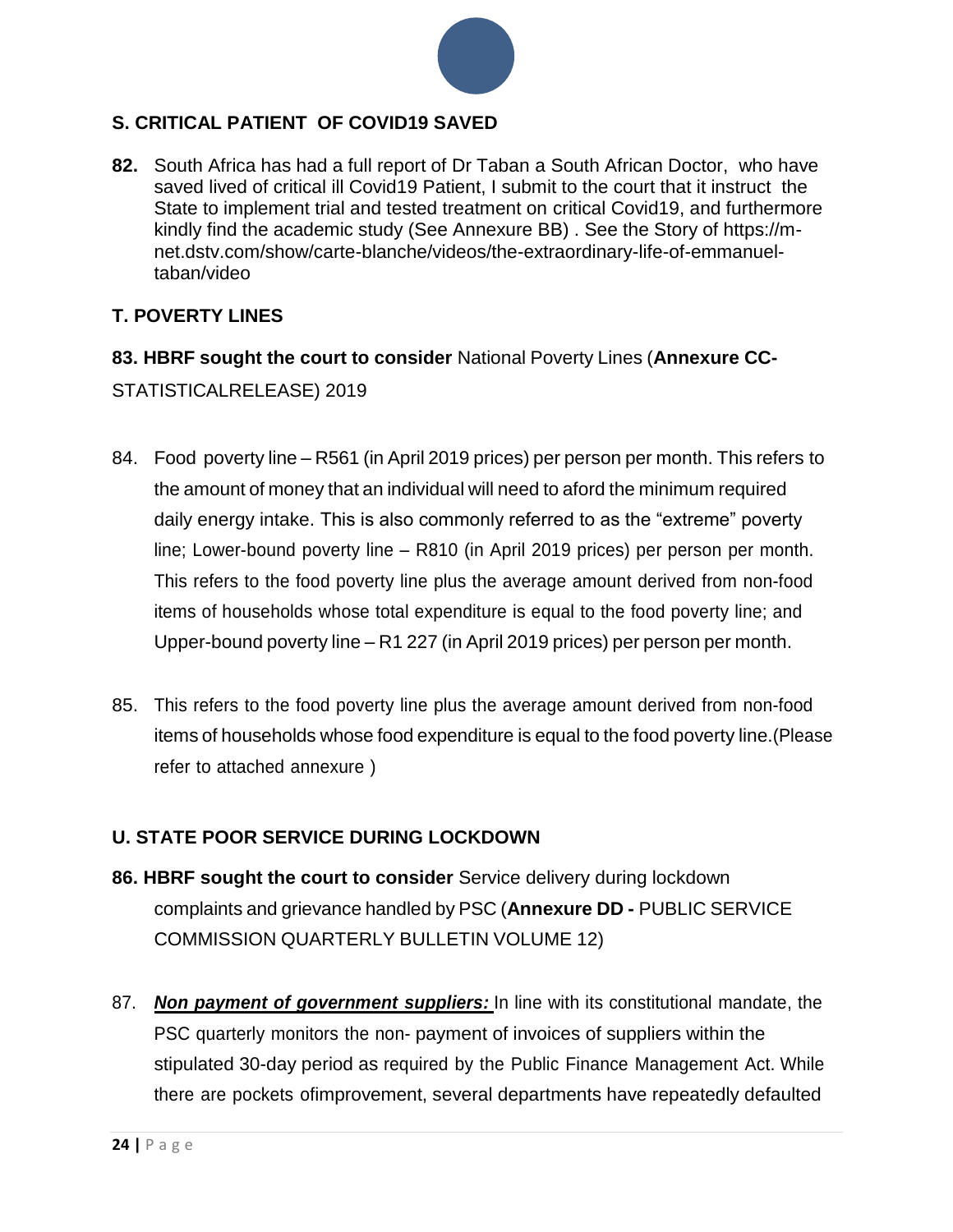

on this requirement. With the arrival of the COVID-19 pandemic many Small, Medium and Micro Enterprises (SMMEs), who were already struggling to keep businesses afoat, found their operations being put under further pressures due to the non-payment of Invoices by Government. The PSC remains highly concerned about the continued failure by some departmentsto put efective systems in place to ensureService Delivery(Please refer to attached annexure )

#### V. NATIONAL PLANNING COMMISSION

- 88. **HBRF sought the court to furthermore** consider National Planning commission identified nine key challenges facing South Africa since 2012 to date (NPC, 2012), namely:
	- a) # Too few people work;
	- b) # The quality of school education for black people is poor;
	- c) # Infrastructure is poorly located, inadequate and undermaintained;4.# Spatial divides hobble inclusive development;
	- d) # The economy is unsustainably resource intensive;
	- e) # The public health system cannot meet demand or sustain quality;
	- f) # Public services are uneven and often of poor quality;
	- g) # Corruption levels are high; and South Africa remains divided country.

#### **W) CONCLUSION**

- 89. A proactive State and a caring State that want to save lives would have done a proper national disaster assessment and the State would have opted to identify and focus on the minority of South Africans who are the vulnerable people to Covid 19 and like related viruses, those are people with underlying health conditions and the elderly with weak immune systems.
- 90. The State would have and can still develop some Covid19 free Zone where the minority who cannot afford to stay home or are living in risky environment which would danger their lives , the State would have been provided safe place and caring in order tosave lives from Covid 19 and/or any other virus attack during this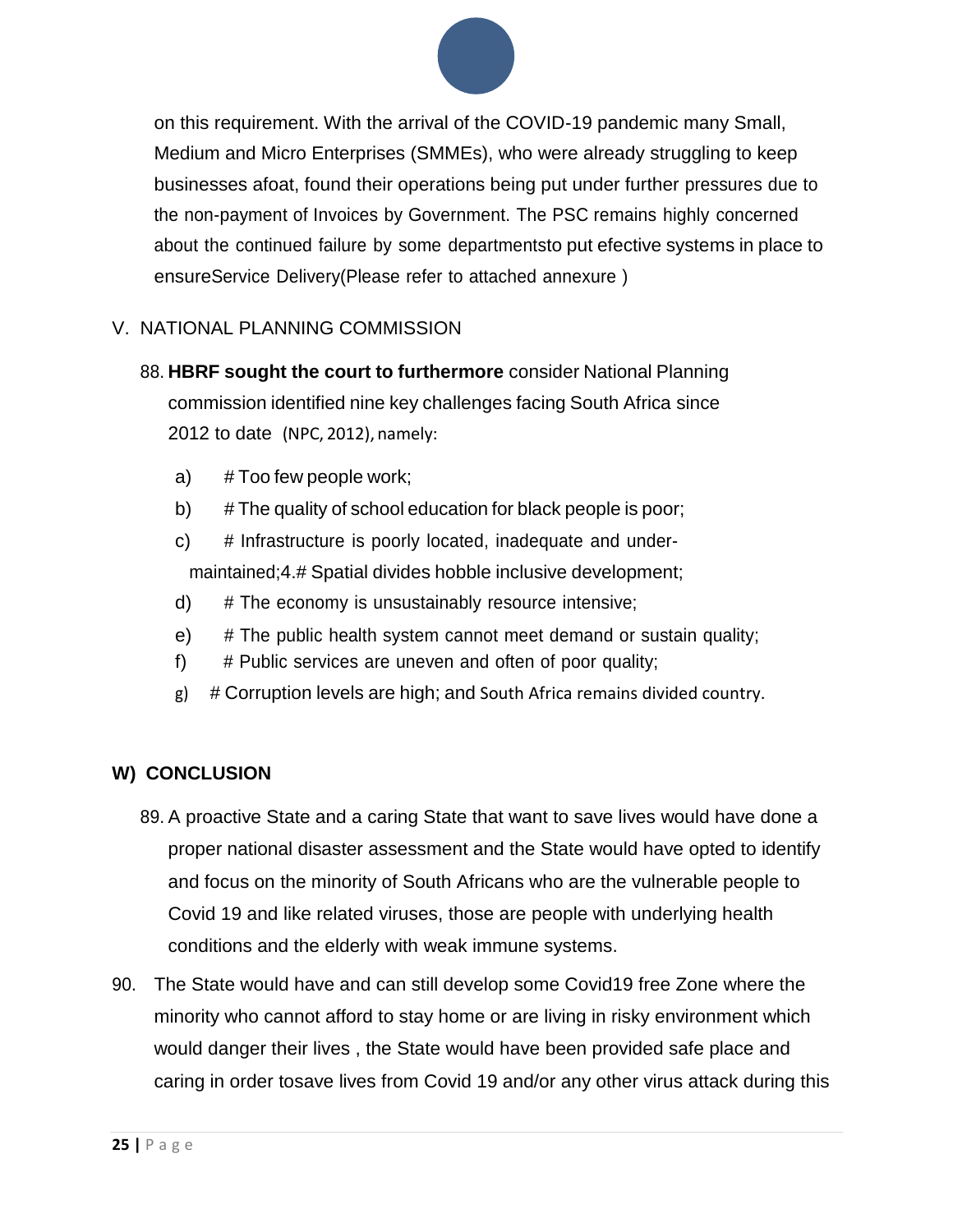

period,

- 91. While saving the majority of South Africans from poverty they experience every day of this lockdown, avoided the declaring all South Africans insolvent and drowning the economy in to recession, liquidating business and the markets, finally preserving and promoting the Bill of rights resulting to building this great nation called South Africa.
- 92. The State has been selective on approaching the covid19 pandemic from other deadly pandemic whether unknown and/or unknown that South Africa has had to experience in the past century, as for Covid19 there is no need to borrow \$1bn (one billion dollars) for a vaccine from the New Development Bank (Annexure 13 New Development Bank approves US\$1BN loan for SA ), while Majority of those infected arewith mild symptoms which self healing during quarantine
- 93. There is no prospect of success and no other court in the republic and internationally may grant the state to appeal and there is no urgency on its application but the State has a constitutional obligation ofwhich its urgency of rehabilitating,reviving and transforming the lives of all South Africans that are experiencing a disaster brought by the State:
- *94.* In Mahomed and Another v The republic of South Africa and others 2001(3) SA 893 (CC) paragraph 69 where Chaskalson P Referred to the United State decision inOlmstead et al v United State and Qoutes the words of Justice Brandies as follows: *" in a government of laws, existence of the government will be imperiled if it fails to observe the law scrupulously… Government is the potent, omnipresent teacher. For good or for ill, it teaches thewhole people by its example…. If the government becomes a lawbreaker, it breeds contempt forthe law; it invites every man to become a law unto himself; it invites anarchy"*
- 95. The State has failed to produce the reasons and report which forms basis of the declaration of national disaster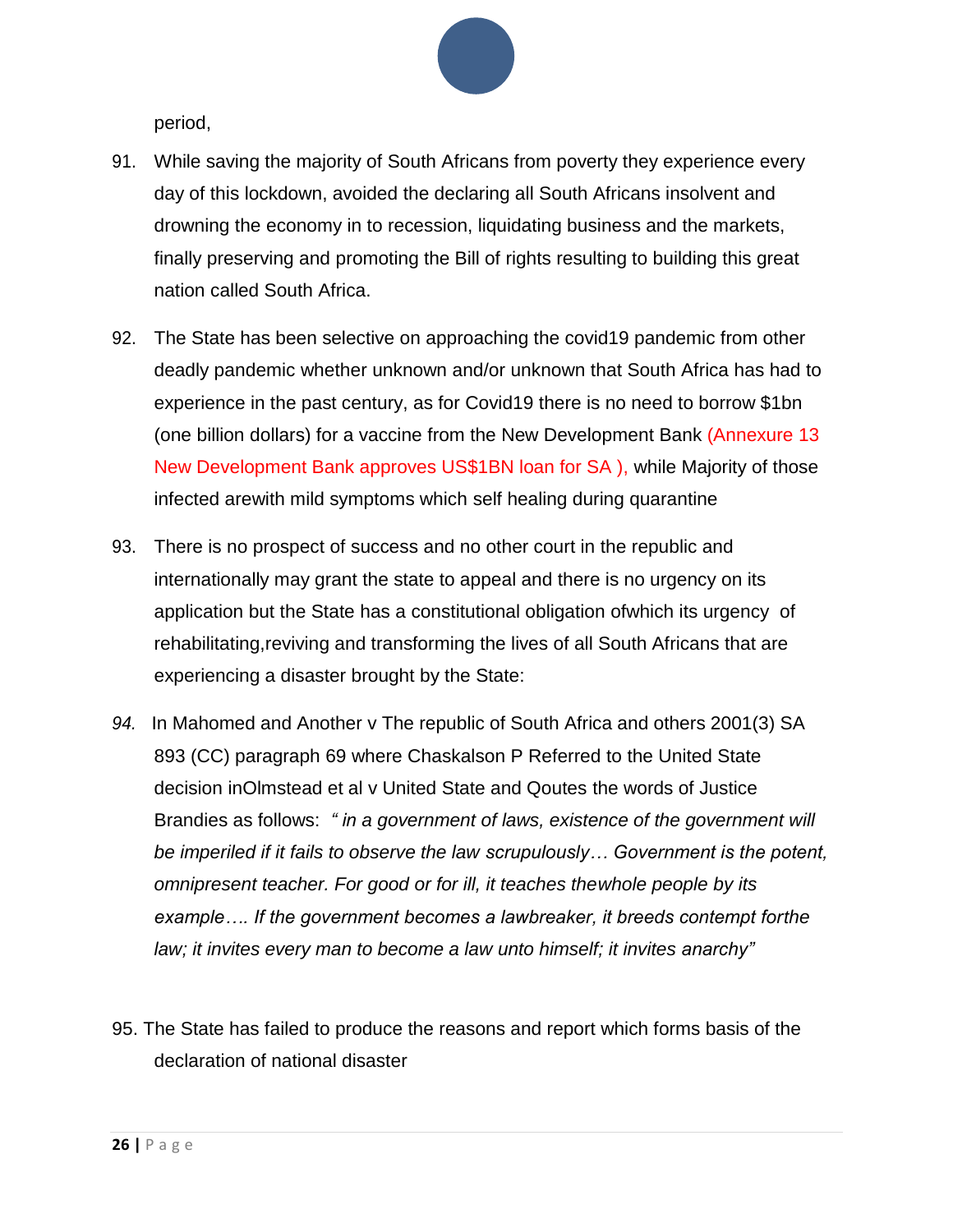

- 96.The state failed to provide the reasonable threshold for its Hazard assessment which is lead to its decision to declare a national disaster see judgment National Director of Public Prosecutions v Botha NO and Another CCT280/18 ( see judgments paragraph (34). in respect of section 50(1)(a) of POCA from this Court requires that once the threshold of establishing that the property is an instrumentality of an offence has been met, a court is required to carry )...
- 97. The state failed to provide the reasonable threshold from its vulnerability assessment which is lead to its decision to declare a national disaster (*see judgment Competition Commission of South Africa v Media 24 (Pty) Limited CCT90/18 (See Judgments paragraph ( 53) "Judge Davis JP, in the introductory paragraph of the Competition Appeal Court judgment, places great emphasis on the fact that this matter is the first of its kind. Asa result, in interpreting the Competition Act's prohibition of predatory pricing, this Court must establish how the prohibition aligns with, and fulfills, the imperatives of the Constitution. Competition matters impact on the interests of the public, especially considering South Africa's evolving and transforming market economy. The need to provide the country with free and fair guidelines for an equitable competitive market is crucial, and something that this Court is qualified to do".)*
- 98. The State intentionally and/or unintentionally by error or failed to establish a reasonable threshold from its Impact assessment for it to declare a national disaster, the determination of the threshold apply in order to make decision. *( see judgment of Booysen v Minister of Safety and Security CCT25/17 , Para 46. Jurisdiction is a threshold requirement, and for this Court's jurisdiction to be engaged, the pleadings must demonstrate why the matter is either a constitutional issue or an arguable point of law of general...)*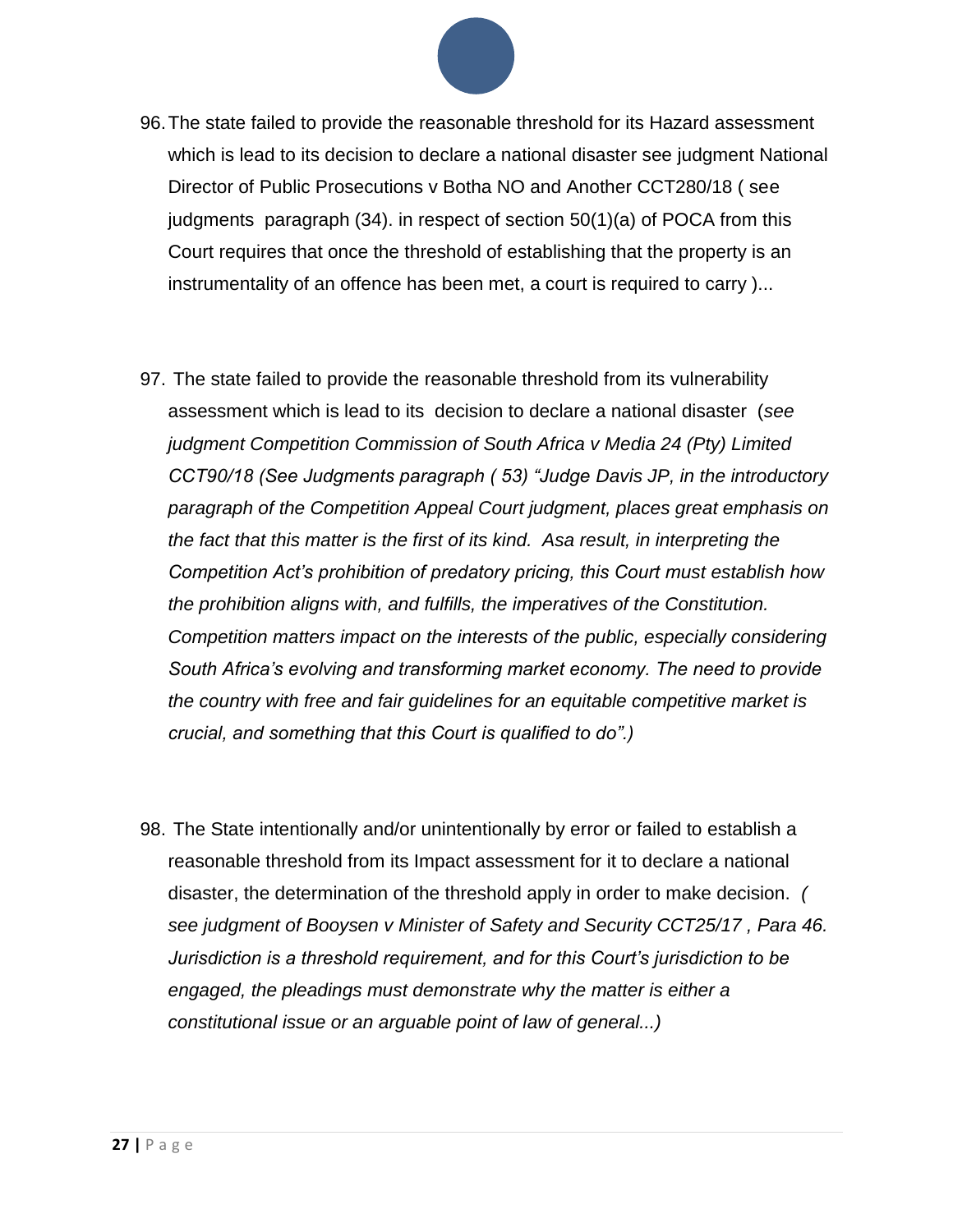

- *99.* The court should order the capacitation of the State and disaster risk assessments and its policies, process, procedure and tools, resources and human capacity in order to ensure that the Country is better positioned to assess the any risk with potential magnitude and severity in real time. There is no double that the organ of State is not capacitated to on classification of risks and/or national disaster (*See judgment 1. SASSA v Minister of Social Development CCT 48/1 .Para (26).. Honest nor complete. With regard to SAPO's incapacity to provide the cash payment service, SASSA's affidavit did not tell the Court why SAPO, which was also an organ of state, was not capacitated instead).*
- 100. The State must not do as it will and seek the court to bring order ( See In Hoffman v South Africa Airways 2001(1) SA the court held that appropriate relief in terms of section 38 must be construed purposely and in the light of Section 172(1)(b) which empowers a court in constitutional matters to make any order that is just and equitable. Such the court held that, 'appropriate relief must be fair and just in the circumstances of the particular case. 'Appropriateness imports 'the element of justice and fairness')
- 101. The HBRF has a standing in the present application to act in the public interest in terms of section 38(d) and (e) of the Constitution and it is bringing this application in its own interest and the interest of its members in terms of section 38(a) and (b) of the Constitutions.
- 102. Some of the Lockdown regulations proclamation in terms of section 23(1)(b) of the Disaster Management Act No. 57 of 2002, had (have) a significant impact, affecting fundamental rights of South African citizens. Particularly;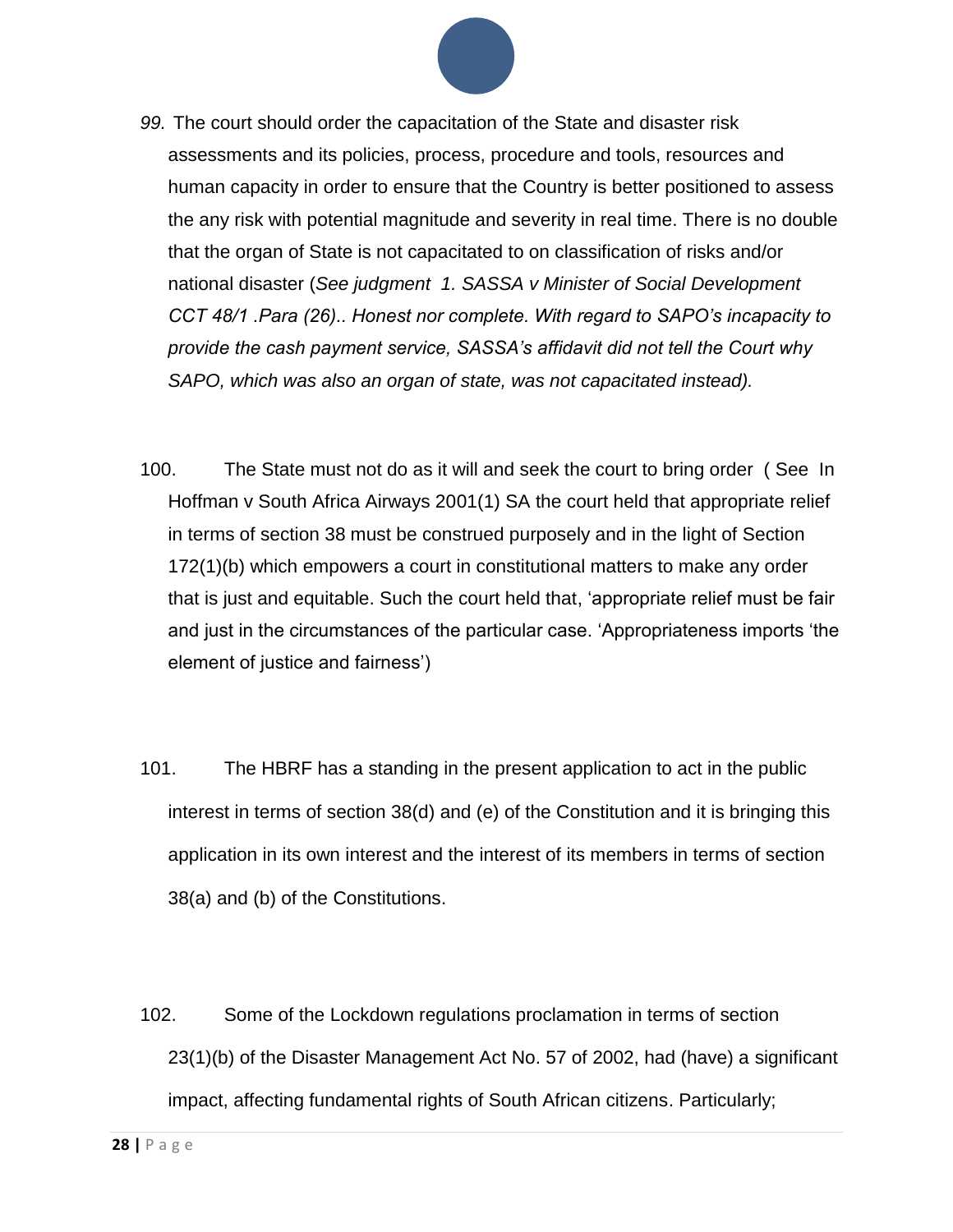

- a) Human Dignity (section 10).
- b) Freedom and security (section 12(1)).
- c) Freedom of Movement and Resistance (section 21); and
- d) Freedom of Trade, Occupation and Profession (section 22).
- 103. Lockdown regulations seeks (sought) to combat the spread of coronavirus amongst South African citizens, but certain provisions regulations are not rationally connected to the means taken by the Executive, secondly other provisions infringed the fundamental rights mentioned in paragraph 9 above and they are not justified and reasonable as envisaged in section 36(1) of the Constitution.
- 104. The Applicant has obligation when making regulations in terms of Disaster Management Act, to ensure that the means taken to combat coronavirus are rationally connected to the purpose it seeks to achieve, secondly the limitation of rights by regulations are reasonable, justifiable and there is no dispropositionality between applicant's objective and the limitation of the rights.

#### **X.THE JUDGEMENT OF THE COURT A QUO**

105. The discussions of the issues raised in this application, as well as their application to the facts, would benefit clarification on appeal, particularly to ensure rationality principle and limitation principle will be applied properly by the Applicant in a manners as to undermine the rights entrenched in the Constitution.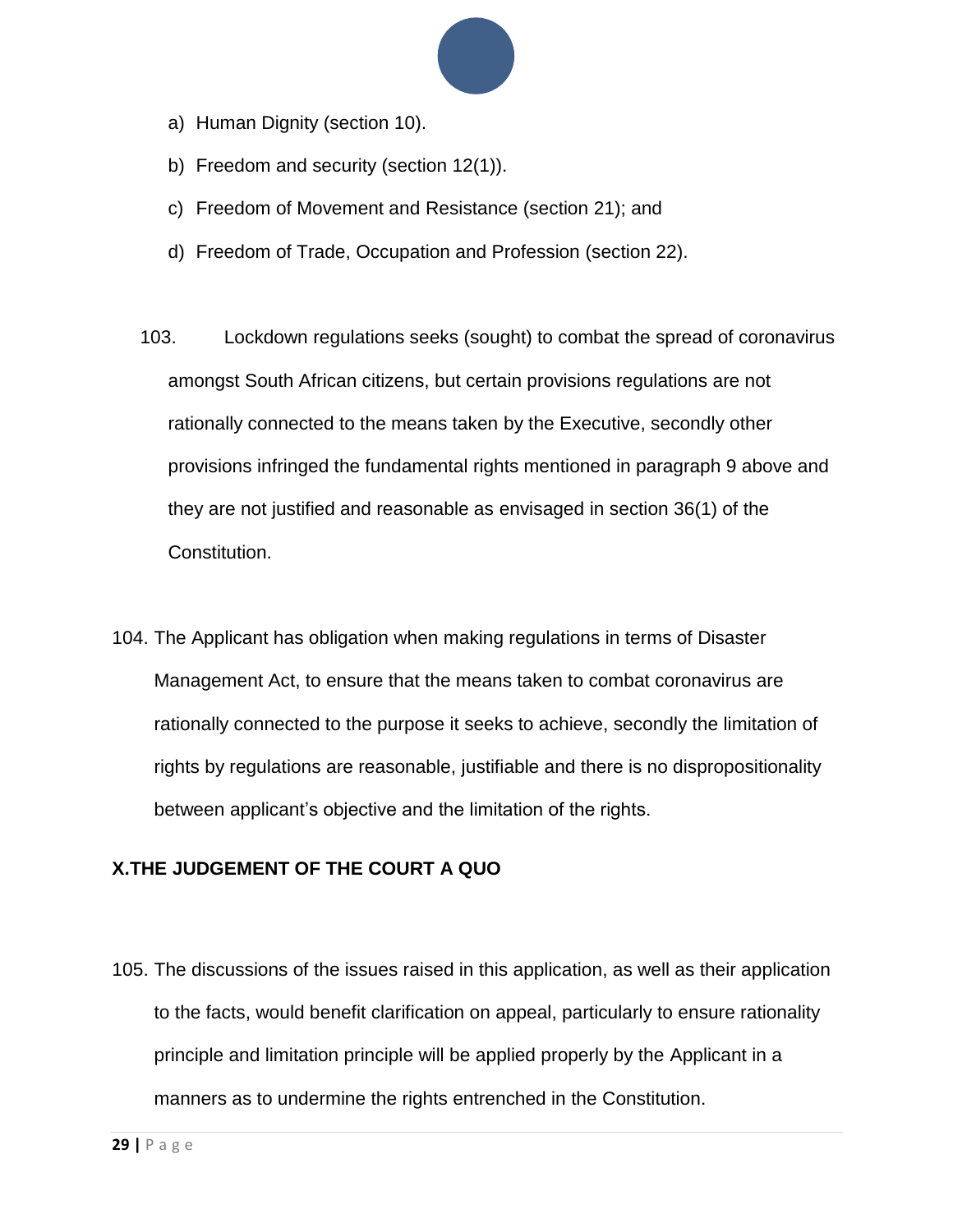

- 106. Instead of the state to put measures to control few single cases of the outbreak, it resulted blowing the matter out of proposition by declaring the National disaster, clearly the State has no classification of what constitute a national disaster
- 107. The State has failed to make it public the of its assessment, and therefore denying the public the reasons which lead to declaring a state of national disaster ultimately to Lockdown.
- 108. The state failed to provide the reasonable threshold for its **Hazard assessment** which is lead to its decision to declare a national disaster. The Respondent further failed to provide the reasonable threshold from its **vulnerability assessment** and **impact asssement** which is lead to its decision to declare a national disaster.

#### **The standard of review: rationality**

109. The Respondent's decisions to enact lockdown regulation fall squarely within the function of the Executive. The meaning and the use of the Lockdown regulations is subject to legality review and the low standard of rationality.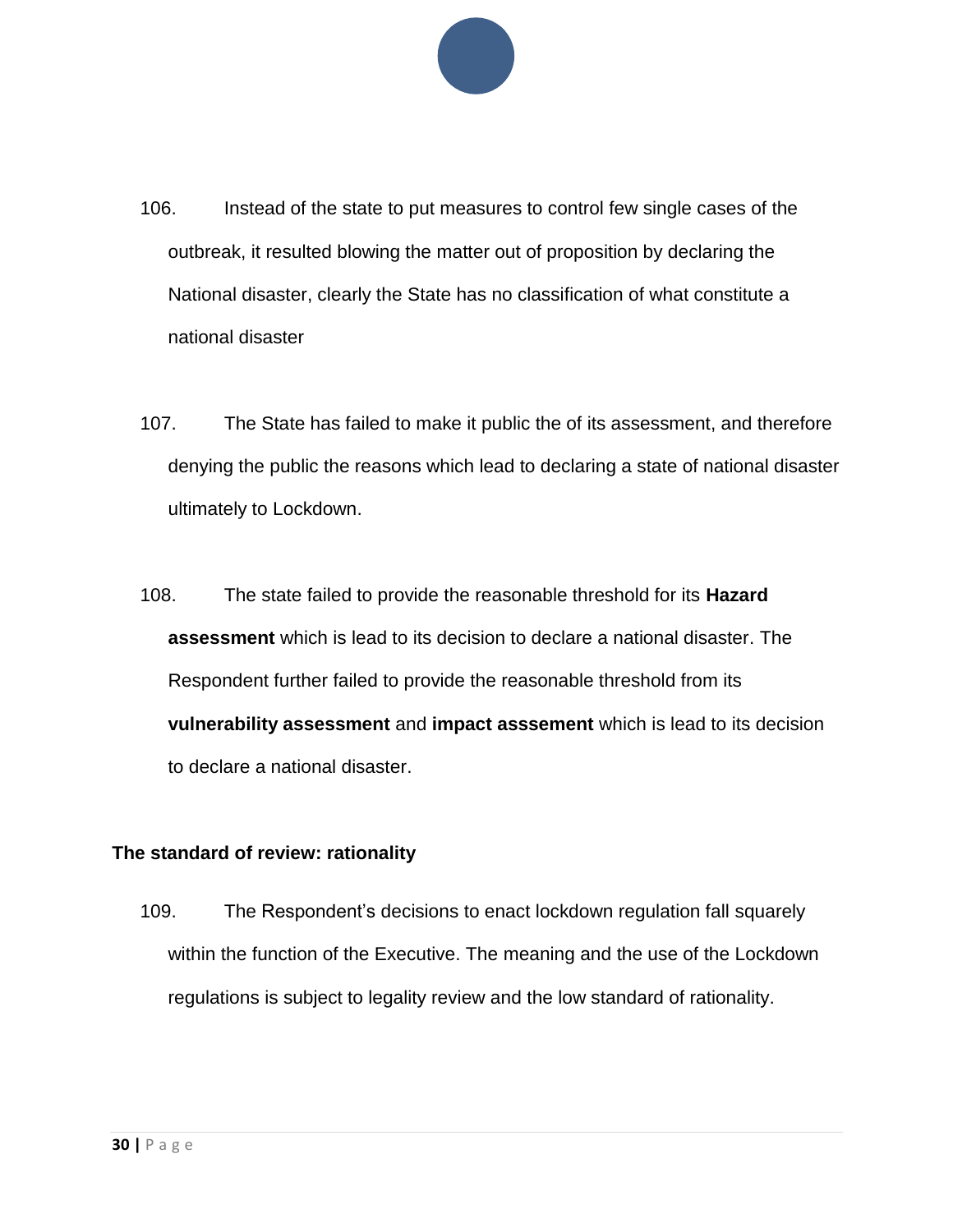

- 110. **The Court a** *quo* **was correct.** The Respondent's decision to declare the levels of lockdown regulations was not rationally connected to the means taken to combat coronavirus.
- 111. The Respondent's lockdown regulations-driven response to the Coronavirus pandemic, including the Respondent's choices about how to combat Coronavirus, should have considered reasonable threshold for its Hazard assessment which is lead to its decision to declare a national disaster. The Respondent further failed to provide the reasonable threshold from its vulnerability assessment which is lead to its decision to declare a national disaster.
- 112. Rationality review asks a narrow question: *is there a rational connection between the government's objectives and the means chosen to achieve them*. Though Rationality is not about whether a decision is right or wrong.It follows that this case the question is much narrower: is there a rational connection between the Respondent's objectives. The Court a quo's answer—an emphatic '**NO**'—was correct.
- 113. The lockdown regulations limit the fundamental rights and the limitation is not justifiable and reasonable in terms of section  $36(1)$  of the Constitution<sup>1</sup>. These is based on the following facts:

l 1 In terms of Section 36. of the Constitution: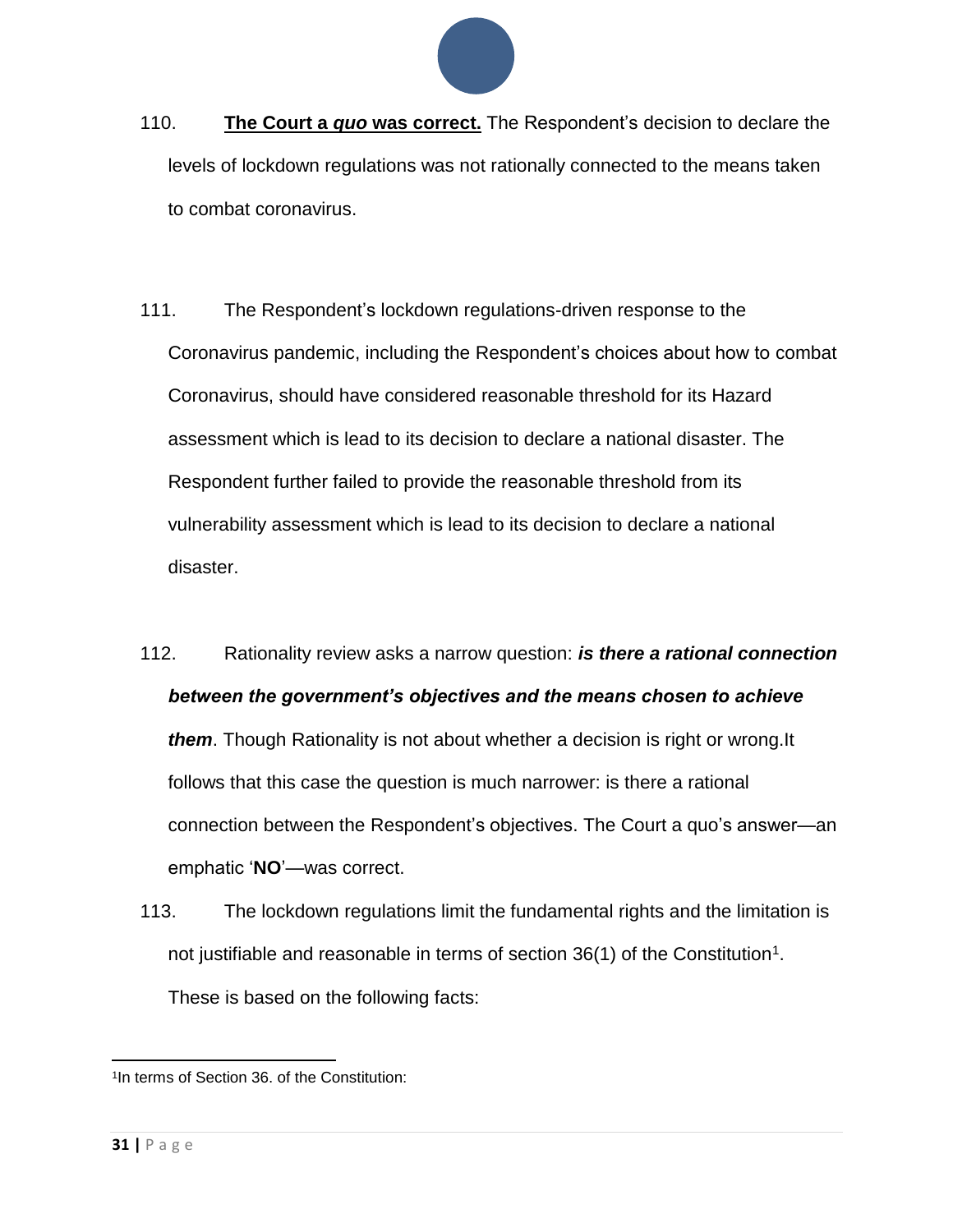

- 104. I respectfully submit that It is important to states that in the present case, a limitations analysis of regulations of lockdown, on the following legal principles:
	- 105. Respondent is (was) required to show that there is a rational connection between the lockdown regulations, and the limitation of the rights, and the analysis requires an inquiry into the proportionality of the limitation in relation to the harm caused.
	- 106. I am advised that it is tried law that, various forms of the proportionality test have been adopted by courts, and they all are designed to ensure that a
		- (1) The rights in the Bill of Rights may be limited only in terms of law of general application to the extent that the limitation is reasonable and justifiable in an open and democratic society based on human dignity, equality and freedom, taking into account all relevant factors, including
			- (a) the nature of the right;
			- (b) the importance of the purpose of the limitation;
			- (c) the nature and extent of the limitation;
			- (d) the relation between the limitation and its purpose; and
			- (e) less restrictive means to achieve the purpose.
		- (2) Except as provided in subsection (1) or in any other provision of the Constitution, no law may limit any right entrenched in the Bill of Rights.

 $\overline{a}$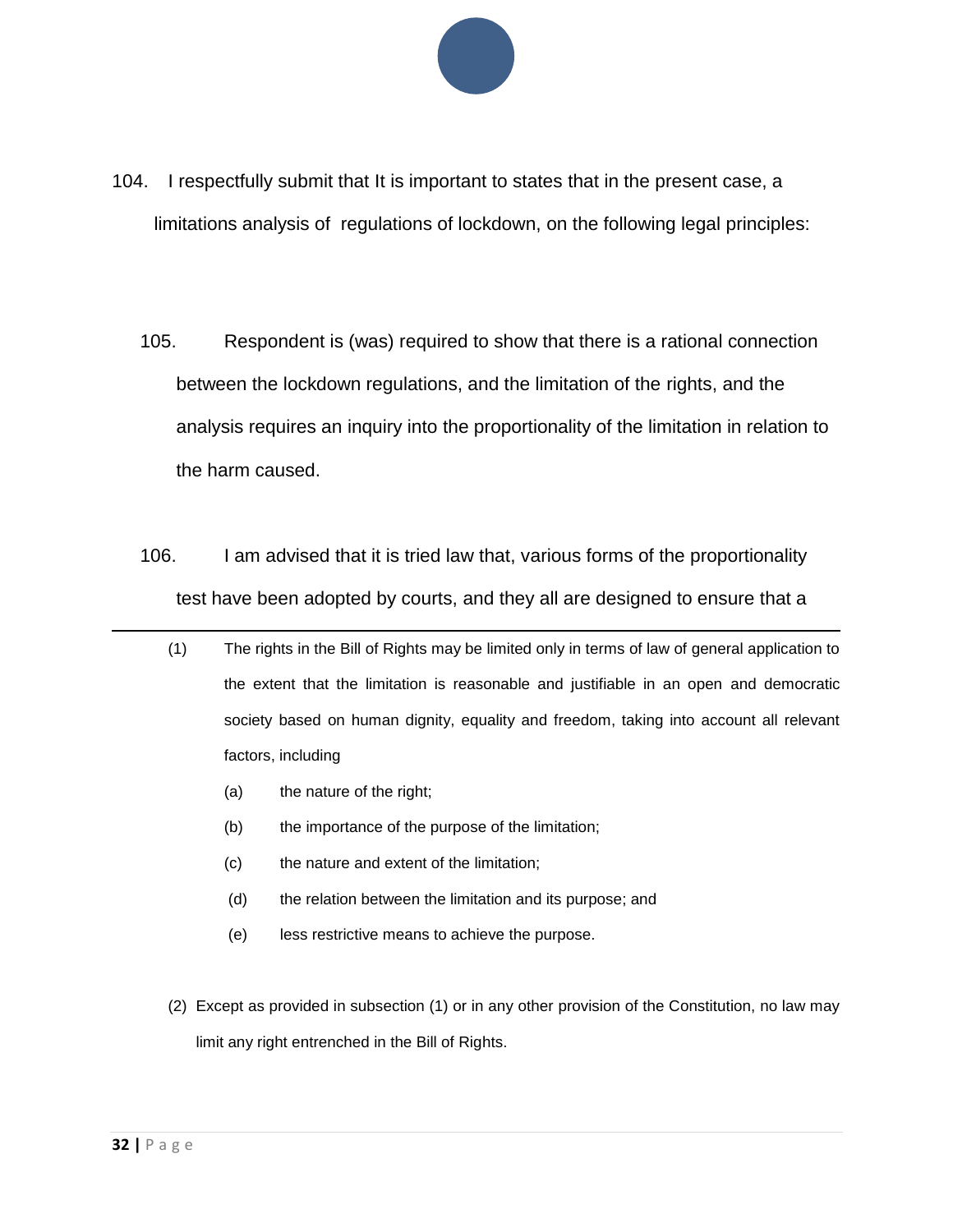

limitation does not unduly restrict a fundamental right. The test involves a balancing exercise between the rights of an individual and the rights of a community.<sup>2</sup>

- 107. In order for the legislation (Disaster Management regulations) to pass the proportionality test it must therefore be the least intrusive way to limit the right, and must be narrowly drawn so as to not enable officials enforcing the law to infringe the right disproportionately. **The lockdown regulations do not do so, and so cannot pass constitutional muster.**
- 108. The requirement that the law limiting the right must nevertheless be "*reasonably justifiable in a democratic society*" in effect limits the limitation
- 109. Based on the idea that there is an objective understanding of a democratic society and that the lockdown regulation in a democratic society must adhere to the principles of proportionality and equality, it is inconceivable that the regulations could be considered to be "reasonably justifiable in a democratic society.
- 110. The State is undermining its call of Social Distance and sanitizing your hands , resulting in the lockdown design to oppress the entire South Africans

l <sup>2</sup>The Zimbabwe Constitutional Court in Chimakure stated that *"[t]he purposes of the proportionality test is*  to strike a balance between the interests of the public and the rights of the individual in the exercise of *freedom of expression*."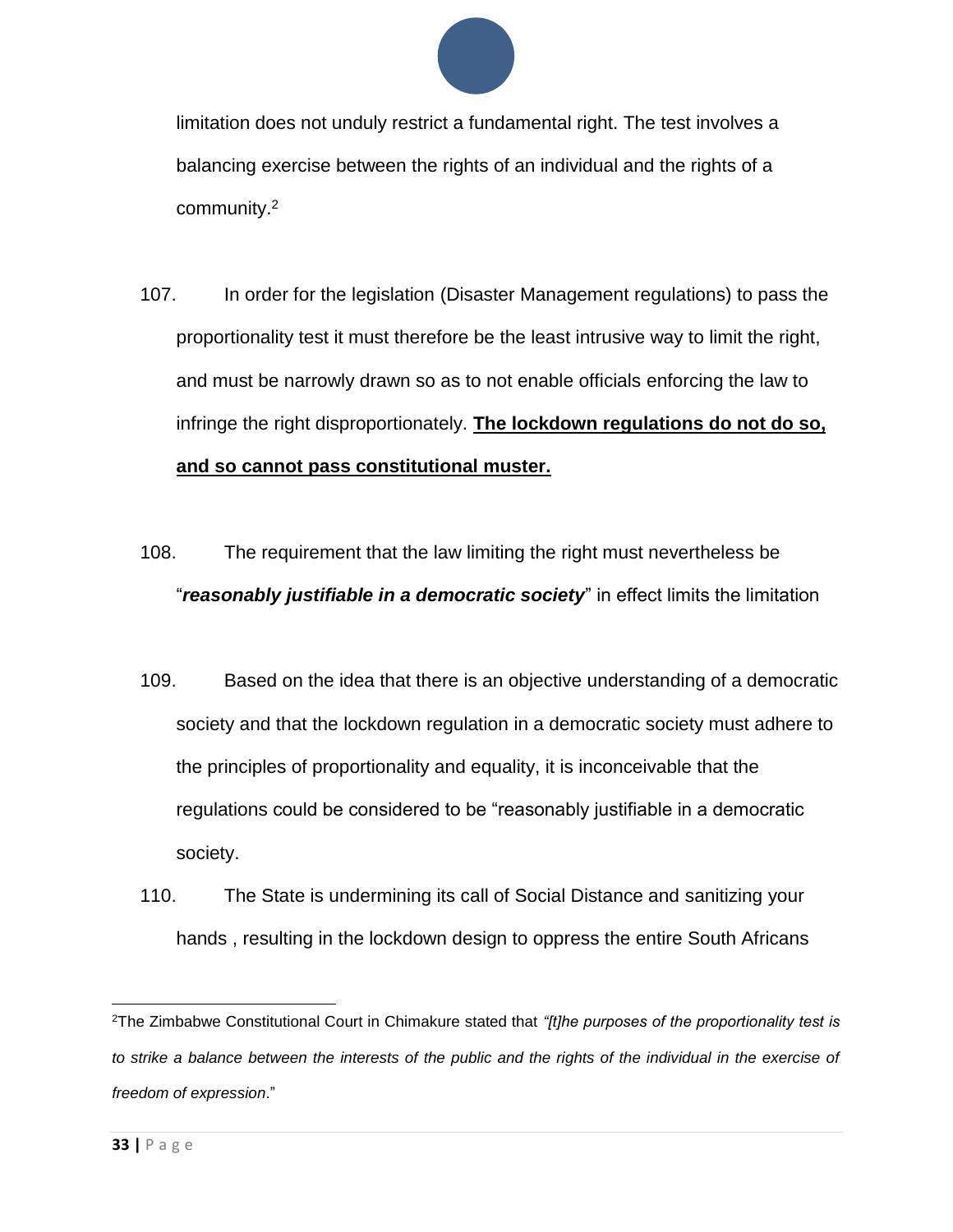

except a few special South Africans such as the resident see Annexure II1 and

 $II<sub>2</sub>$ 

- 111. The current birth rate for South Africa in 2021 is **19.662** births per 1000 people, a **1.67% decline** from 2020. Meaning atleast 3431 new babies are born every day on average 142.95 in an hour, while the country experience at least 586 death daily compared to COVID19 of an average of 133 death nationally . (Annexure GG indicates the birth rate)
- 112. Annexure FF indicate the other pandemic which have not course

lockdown and are common during winter season in South Africa

#### Y. PRAYERS

- 113. Accordingly, wherefore the HBRF prays that this Honorable Court grant an order inthe following
	- a. Dismiss the State leave to appeal with costs
	- b. Declaring the classification of the national disaster was irrational, vagueand unconstitutional
	- c. Declaring the Disaster Management regulation unconstitutional
	- d. Declaring and nullifying the entire lockdown unconstitutional
	- e. Setting up of Lockdown committee of enquiry
	- f. Ordering the State to carry out its constitutional obligation including thecontinuing with the Social relief as initial state commitment
	- g. State to report to court on every month progress of Social Relief for 6months

### Z. LIST OF SOURCES

1. Constitution of the Republic of South Africa.